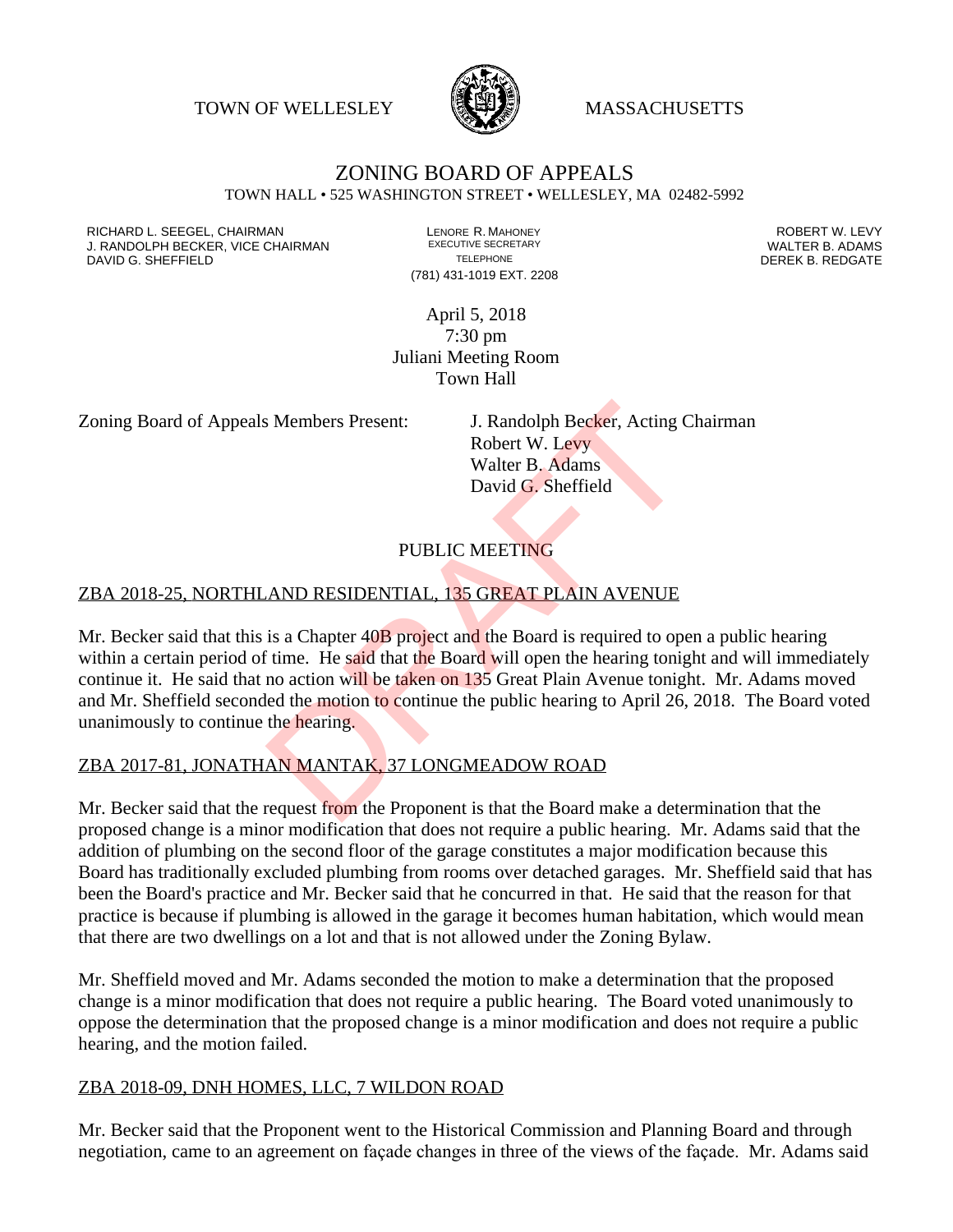that there was also a minor floor plan change on the second level where there was a double window left of center and they would like that to be a single one now. He said that the window is highlighted but the modification is not shown. He described the proposed changes. Mr. Sheffield said that it looks better. Mr. Adams moved and Mr. Sheffield seconded the motion that the Board making a determination that the proposed changes are minor modifications that do not require a public hearing. The Board voted unanimously to make a determination that the proposed changes are minor modifications that do not require a public hearing.

### ZBA 2017-93, PAUL & SIOBHAN DERRICKSON, 30 RIVERDALE ROAD

Mr. Becker said that the existing special permit permitted a deck, part of which was a hot tub. He said that the proposed minor modification is for extension of the deck. Paul Derrickson said that he and his wife own 30 Riverdale Road. Mr. Sheffield said that he recalled the original hearing. He said that there is remarkably little space around the hot tub. Mr. Derrickson said that the suggested improvement will add about six feet with no additional side yard encroachment. Mr. Adams confirmed that the neighbor's driveway is on that side of the property. Mr. Derrickson said that they provided a letter from the neighbor. Mr. Adams said that the proposed change does not increase the nonconformity or make the addition less suitable for the neighborhood. Mr. Sheffield moved and Mr. Adams seconded the motion that the Board making a determination that the proposed change is a minor modification that does not require a public hearing. The Board voted unanimously to make a determination that the proposed change is a minor modification that does not require a public hearing.

# PUBLIC HEARING

## ZBA 2018-14, MITCHELL & CYNTHIA CODDINGTON, 121 GROVE STREET

Presenting the case at the hearing were David Himmelberger, Esq. and Lisa Abeles, Architect, representing Mitchell and Cynthia Coddington, the Petitioner. Mr. Himmelberger said that the request is for a special permit to construct a second story addition to an existing one story portion of the house with conforming setbacks, as well as to expand pre-existing nonconforming garage due to insufficient side yard setback. He said that the house was built in 1921 on a 14,124 square foot lot in a 10,000 square foot Single Residence District. He said that the single car garage is located 4.8 feet from the right side property line. He said that the left side of the house is 18 feet from the property line. He said that there was previous Zoning relief granted in 1997 when the Board allowed a 10.5 foot by 6 foot shed addition to the rear of garage. He said that the proposed project is for a second floor addition over an existing one story at the rear of the home that is 20 by 25 feet. He said that the project seeks to widen the existing garage to the interior lot side of the garage by four feet to make it more functional. He said that it will remain one bay garage. He said that by widening it four feet, the pitch of the roof will change such that the new roof height will be 1.1 feet taller than the existing garage. He said that the shed at the rear will remain untouched. He said that they believe that this is an appropriate addition that is not substantially more detrimental to the neighborhood. He said that all of the addition to the house is conforming. He said that the rear of the house also has a front yard setback on Wildwood Circle. He said that they will be decreasing the setback by about 13 inches from 41.3 to 40.2, they will still be significantly further from Wildwood Circle than the abutting homes. He said that 19 Wildwood has a 27.3 foot front yard setback, 16 Wildwood has a 33.3 foot front yard setback, and 12 Wildwood has a 28.5 foot front yard setback. He said that most recently the Board granted a variance for setback relief at 125 Grove Street, which is the house to the left. He said that the current peak height of the house is 29.5 feet and the new addition will be 9 inches shorter. He said that the garage height will increase to 14.5 feet. He said that the current Total Living Area plus Garage (TLAG) of 3.967 square feet will increase 668 to 4,635 square feet. He said that they believe that it meets the criteria for a special permit/finding – id that the proposed change does not increase the noncon<br>the neighborhood. Mr. Sheffield moved and Mr. Adams<br>determination that the proposed change is a minor modifi<br>The Board voted unanimously to make a determination hat<br>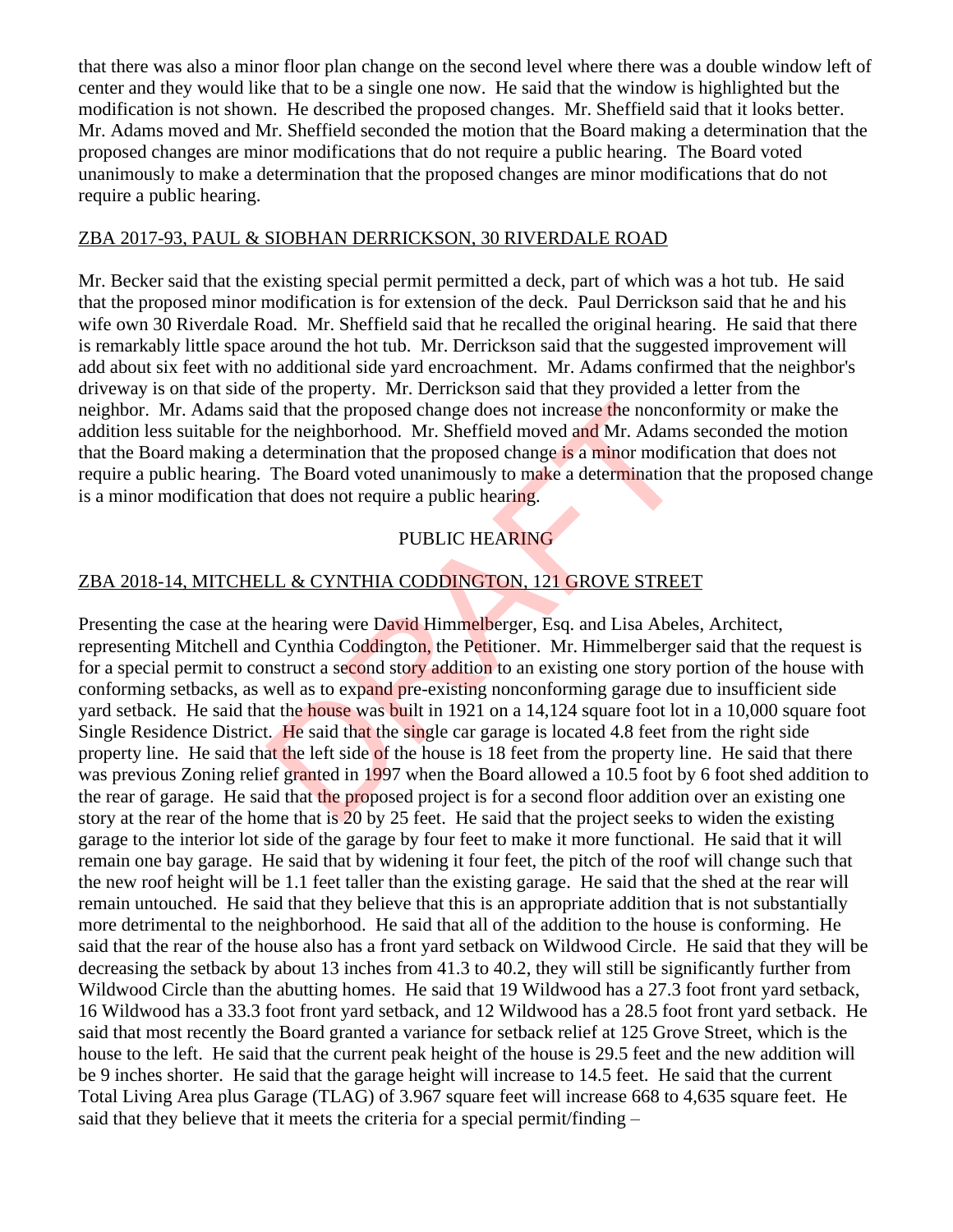Ms. Abeles said that they will keep three faces of the garage. She said that they will move the left side of the garage out four feet so that it is easier to open a door when you pull into the garage. She said that they will keep the same shape of the roof. She said that they have improved how it looks from the front by making the detailing more consistent with the house. She said that there is a one story addition at the back of the main house that looks less consistent with the house. She said that they will add a second story to that and that will make it look like it has always been there. She said that it will look more natural with the same gambrel roof instead of the flat roof. She said that the chimney has an odd relationship to the flat roof. She said that a structural engineer determined that the existing foundations are good, so they can build on top of that. She said that you cannot see the addition from the street. She said that it will look better for the people on Wildwood Circle. She said that they will do some minor modifications to the stairs as you enter the house and the back door of the mudroom.

Mr. Adams said that he did not see the second story clearly marked on the plot plan. Mr. Levy said that it is difficult to see the changes on the plot plan. He said that he could not see the difference between existing and proposed conditions. Ms. Abeles said that they will be building over what is existing. She said that the garage will be getting bigger. Mr. Levy asked if there will be a second story in the garage. Ms. Abeles said that there will not be a second story. She said that the change is to allow enough room to open up the car doors.

Mr. Adams said that the property is located in a 10,000 square foot Residential Zone. He said that the building currently exceeds the TLAG threshold and they will be increasing that further. Ms. Abeles said that they wanted to make the house look consistent and not impact the neighborhood more. She said that the house will look better and probably will not be seen from Grove Street. She said that she intentionally kept the ridge below the existing ridge at the front of the house and it is set back on both sides. She said that the existing one story is not in keeping with the house. She said that it will look more natural with the proposed addition.

Mr. Levy said that it is 25 percent over TLAG for the district. Mr. Adams said that it is a 14,000 square foot lot in a 10,000 square foot district. Mr. Becker said that everything will be behind the house and will not be seen. He said that even though there will be a 40 percent increase in TLAG, it is located on a 14,000 square foot lot and you would not see the impact as if it were on a 10,000 square foot lot. He said that the house starts at 3,900 square feet and would not meet the TLAG threshold no matter what. Mr. Himmelberger said that it will be a 17 percent increase over what is there now. Mr. Levy said that the footprint will not change significantly. He said that landscaping will not be impacted. Ms. Abeles said that they will not remove any plantings to do this. Mr. Levy asked if any exterior lighting is proposed. Ms. Abeles said that there is already a light at the back door and there is no additional exterior lighting proposed. e will not be a second story. She said that the change is t<br>property is located in a 10,000 square foot Residential Zc<br>ls the TLAG threshold and they will be increasing that fu<br>the house look consistent and **not** impact th

Mr. Adams said that they will be adding more impervious surface. He asked about drainage. Mr. Himmelberger said that it will be a very small amount of additional square footage. He said that they will be building over an existing structure. He said that new structure will be the garage piece and the eaves. He said that they were not planning any additional drainage because they thought that the increase was diminimis. Mr. Adams asked about gutters. Ms. Abeles said that gutters will drain to the ground and away from the house into the large backyard.

Mr. Levy asked if the Petitioner had looked at the Demo Bylaw. Mr. Himmelberger said that every addition for which a building permit is sought is now reviewed by either the Building Department or the Planning Department to determine if the addition covers or envelopes more than 50 percent of the structure. He said that they have done a calculation and will cover 13 percent. He said that no demo review will be required.

Mr. Becker read the Planning Board recommendation.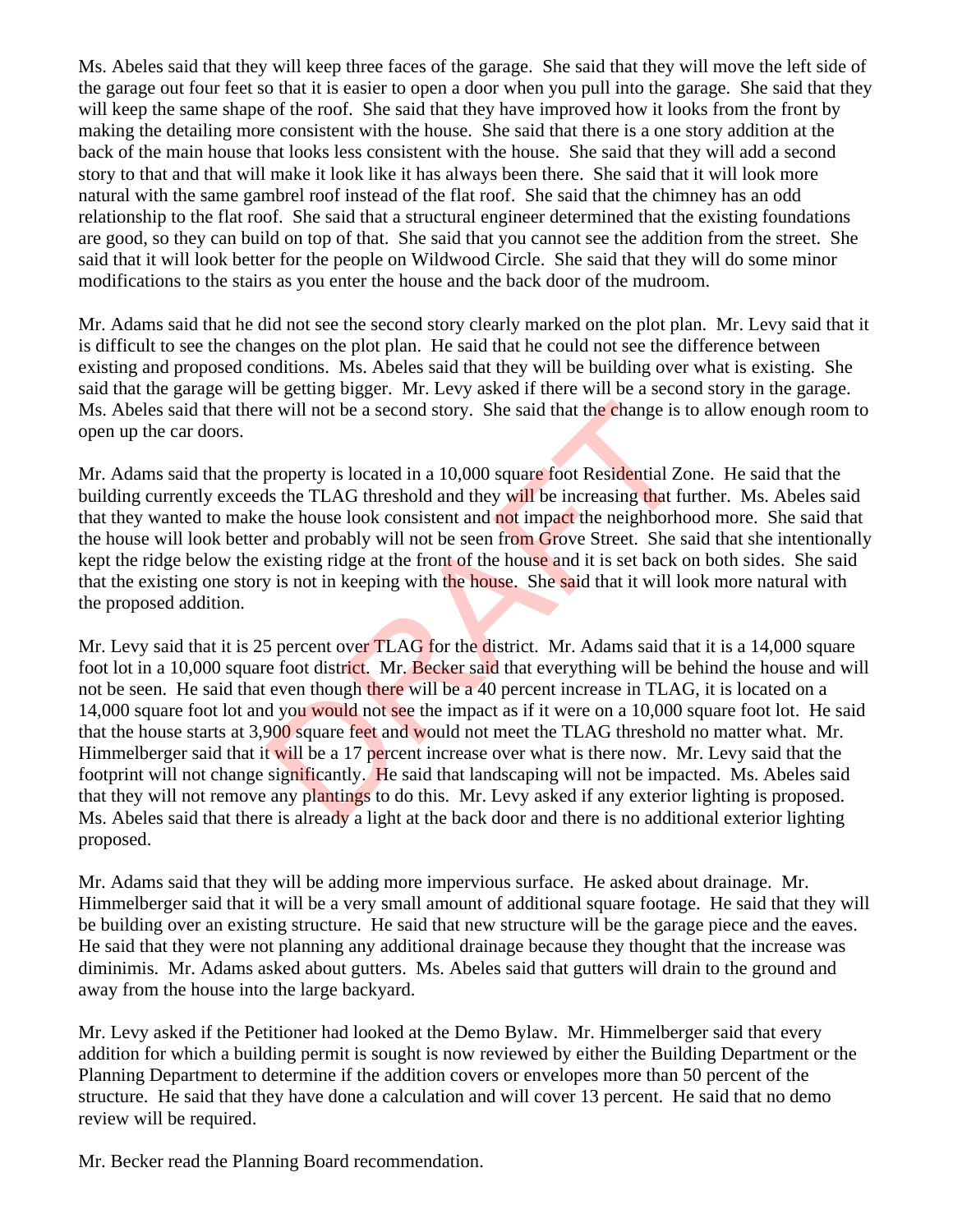Mr. Becker asked if there was anyone present at the public hearing who wished to speak to the petition.

Mr. Levy moved and Mr. Adams seconded the motion that the Board find that the proposed modification shall not substantially more detrimental that the existing nonconforming structure and approve a special permit. The Board voted unanimously to grant a special permit.

### ZBA 2018-15, HARVEY RASMUSSEN, 79 DONIZETTI STREET

Presenting the case at the hearing were Paul Worthington, who said that he was the designer of the project. Also present were Marc Charney, and John Lochwood. Mr. Worthington said that the proposal is for construction of an addition at the rear, to expand into an existing front porch and build over an existing first floor space. He said that they are looking to reframe the roof to create a usable third floor with two bedrooms and a bathroom.

Mr. Levy asked what the request is for. Mr. Worthington said that the request is for a special permit/finding to continue a nonconformity. He said that they will not encroach any more. He said that they will maintain what is there and carry it back.

Mr. Levy said that the nonconformities are an undersized lot at 6,489 square foot lot and the front yard and right and left side yard setbacks are nonconforming. He said that the proposed addition at the rear will conform to rear yard setbacks and existing side setbacks. Mr. Worthington said that they will continue the line of the house on the driveway side. Mr. Levy said that there are two air conditioning condensers in the setback, which is also nonconforming. He said that under the bylaw, all air conditioning equipment has to be within the setback. Mr. Adams said that they may be able to put them in the rear so that they are not in the setback. Mr. Levy said that the Petitioner will need some relief from the Board. Mr. Becker said that the bylaw prohibits units in the setback. He said that it was not advertised as part of the special permit. He said that because there is a specific bylaw requirement, it needs to be a variance, not a special permit. He said that the Board can issue a special permit with a condition that the air conditioners be moved to a conforming location or there can be a variance for the units at the location shown on the plot plan. He said that the Board cannot do that tonight because it was not advertised. He said that it is shown on Sheet 1. e a nonconformity. He said that they will not encroach a<br>s there and carry it back.<br>mconformities are an undersized lot at 6,489 square foot<br>rd setbacks are nonconforming. He said that the propose<br>setbacks and existing sid

Mr. Levy asked about Total Living Area plus Garage (TLAG). Mr. Worthington said that 2,965 square feet is the new total.

Mr. Adams asked if the plans were shared with the neighbors. Mr. Charney said that they were and the responses were favorable. He said that one of the neighbors was present at the public hearing.

Mr. Becker read the Planning Board recommendation.

Mr. Adams said that he was cognizant of the challenges of enlarging a home on a small lot. He said that it is a case by case basis depending on how the design is carried out, and to some degree the opinions of the people who live nearby if they care to share their opinion with the Board.

Mr. Becker asked if there was anyone present at the public hearing who wished to speak to the petition.

Elizabeth Murillo, 77 Donizetti Street, said that she supports the plans for the house, which is on a small lot, more livable for families. She said that is the direction that the neighborhood is going. She said that she enjoys being close to her neighbors. She said that the design does not detrimentally impact the overall scheme of Donizetti Street. She said that there are very small lots for the first several houses and then they get deeper. She said that it is a challenge to work on the undersized lots. She said that the house in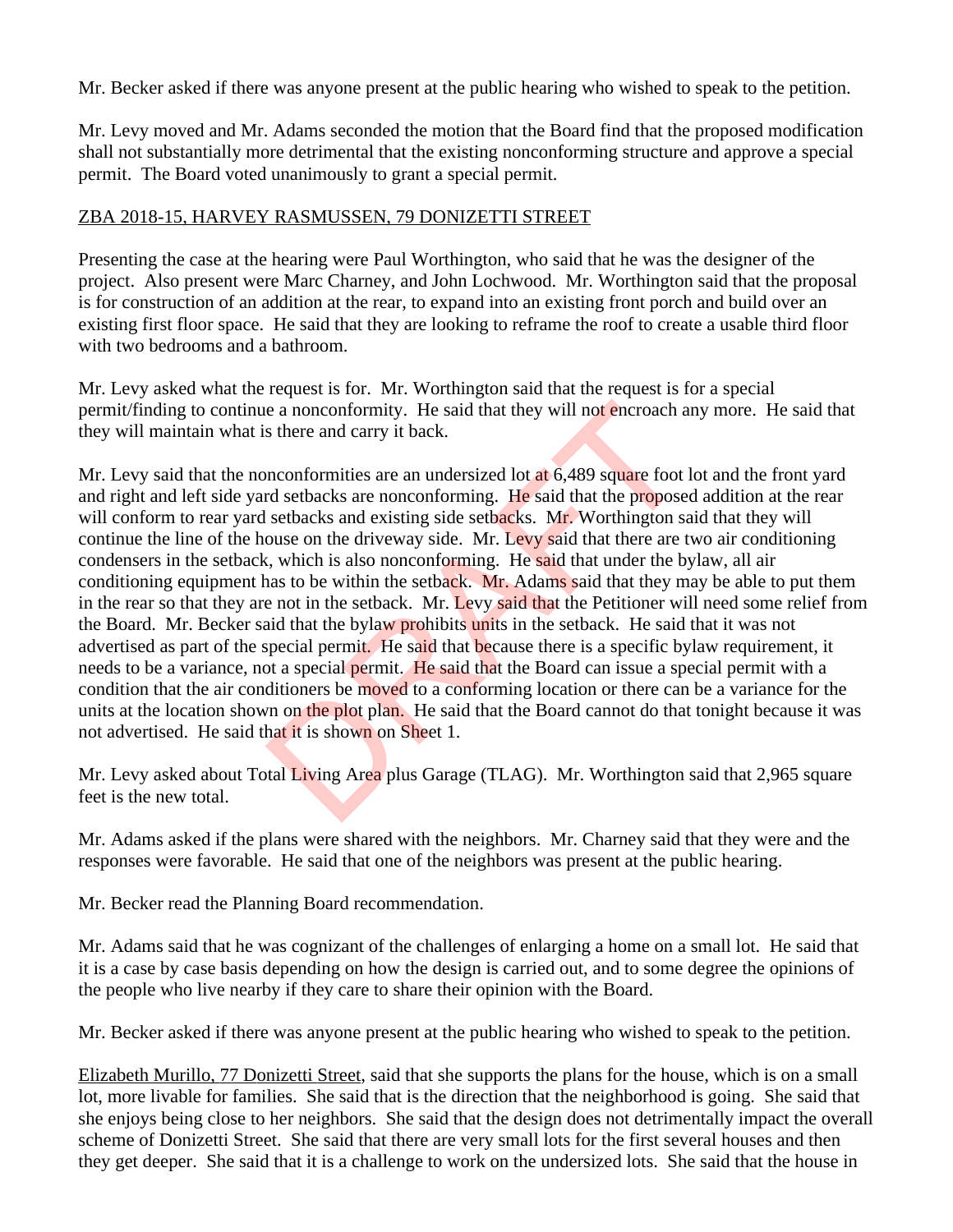its current state is not at a standard where you would have livable, practical space. She said that the designs represent a trend where you want to encourage families to utilize the neighborhood which is in proximity to the schools. She said that this would not be a substantially more detrimental modification to what is existing there. She said that whatever happens to the home will require modifications. She said that the plans, as presented, have been done thoughtfully and she supports them.

Patrice Simonelli, said that her parents are abutters on the opposite side at 81 Donizetti Street. She said that her parents did not get a copy of the proposed plans until they got the card from the town. She said that it was not shared. She said that she did not think it was fair that, because it will be an improvement to what the house will look like, that a behemoth is allowed to become part of the neighborhood. She said that the house is already over and above what it should be in terms of the lot size. She said that if it goes up, it affects sunrooms, lights and sunlight from abutters. She said that what is proposed is a little ambitious and not suitable for the lot. She said that the pictures are deceiving. She said that they do not show the side that her parents live on where it is extremely close to the driveway. She questioned how this will be accomplished without encroaching on anybody else's property. Mr. Levy said that it appears that her parents' driveway abuts the property line. Mr. Adams asked if the intention is to remove the fence. Mr. Charney said that they were not planning to but are happy to discuss it. Ms. Simonelli said that the fence is the least of what is objectionable. She said that the Rasmussens owned the house before her parents moved in. She said that the fence had already been there. She said that they continued to keep it, just to be neighborly. that they were not planning to but are happy to discuss it<br>of what is objectionable. She said that the Rasmussens c<br>ne said that the fence had already been there. She said that<br>orly.<br>Ill be a spec project. Mr. Charney said

Mr. Levy asked if this will be a spec project. Mr. Charney said that it is a spec project.

Mr. Worthington said that a lot of the TLAG is the third floor. He said that there is no garage. He said that the total increase to the footprint is 240 square feet over what is currently existing.

Mr. Adams said that the property is located in a 10,000 square foot district and that would allow for 3,600 square feet. He said that this will be under that threshold.

Mr. Becker said that the Board has to make a determination whether it thinks that this will be more detrimental to the neighborhood because of the size and mass and that goes back to the size of the lot. He said that this is a large house on a small lot.

Mr. Adams said that Ms. Murillo expressed an opinion that he believes personally. He said that people with small lots have to be encouraged to be able to improve their homes. He said that in many cases, small houses on small lots are starter homes. He said that oftentimes it is not easy to jump from a starter home to a larger home and you have to make modifications to the starter home. He said that you have to do it in a way that will not encroach on a neighbor's peace and enjoyment.

Mr. Levy said that they will almost be doubling the size of the house. Mr. Worthington said that most of it is on the third floor. He said that they will take what is there and reframe the roof. He said that right now it is a hip roof with no room on the third floor. He said that by changing to a gable and a little cross gable, they will have a nice design and a usable third floor. He said that a 3,000 square foot home is not really a behemoth. Mr. Charney said that home will be in the middle zone where it is more affordable and has some of the amenities that people are looking for if they have children.

Mr. Adams asked about the bedroom that will face the neighbor on the 81 Donizetti side. Mr. Worthington said that is bedroom 4. Mr. Adams asked about dropping the roof three to four feet on that side. Mr. Worthington said that it is already kind of a low knee wall. Mr. Adams you would not be able to walk up to that wall. He said that they may have over-calculated the TLAG.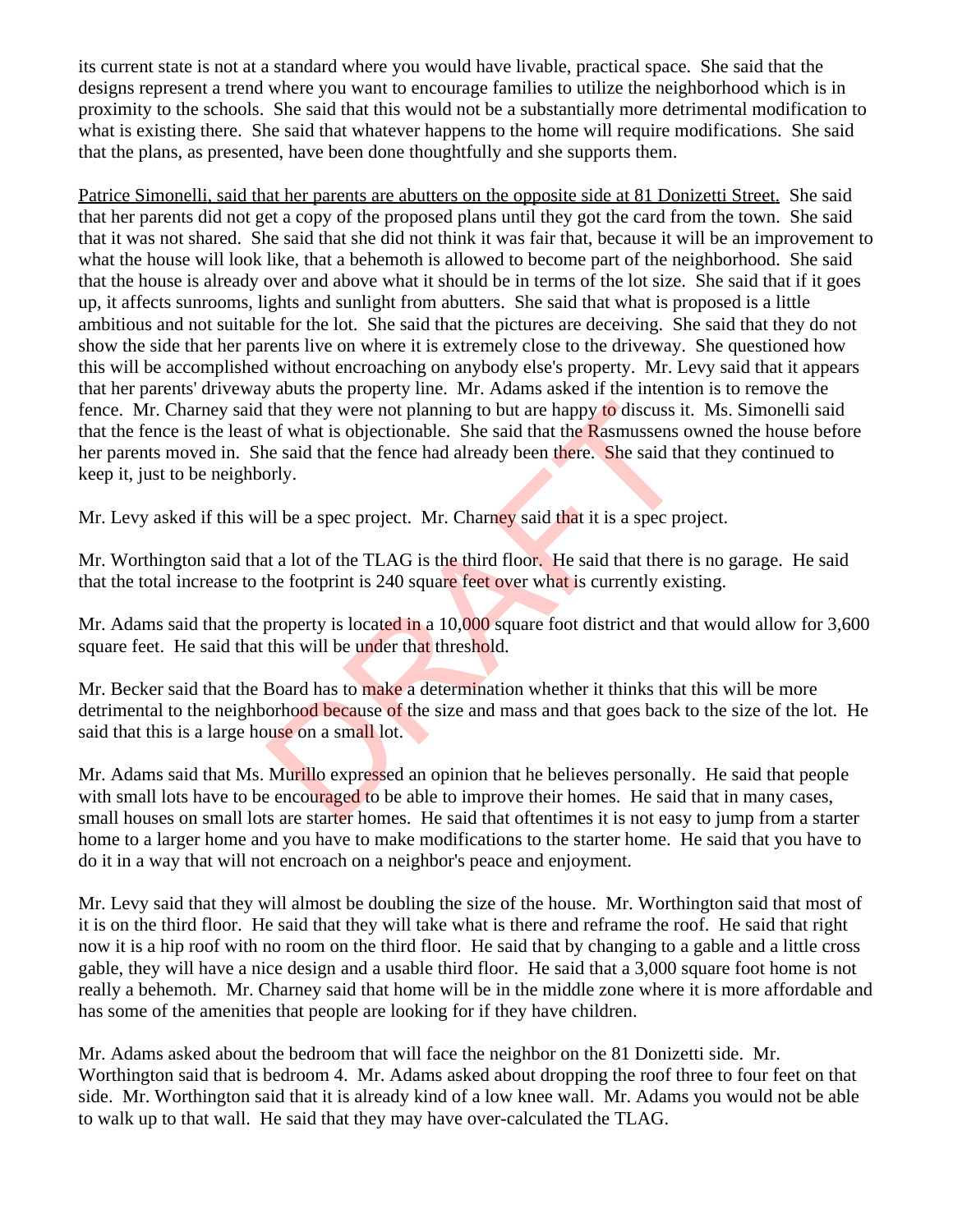Mr. Adams moved and Mr. Levy seconded the motion that the Board make a finding that the proposed construction shall not be substantially more detrimental that the existing nonconforming structure and approve a special permit, subject to a condition that the approval does not include the ac condensers, as shown on the plan. The Board voted unanimously to grant a special permit.

#### ZBA 2018-16, ACT DEVELOPMENT, 9 FRAMAR ROAD

Presenting the case at the hearing were Laith Tashman, Co-Owner, Act Development, and Sami Kassis, P.E.. Mr. Tashman said that the proposal is for a two story 600 square foot addition to the rear of the house. He said that existing Total Living Area of 1,450 square feet will increase to 2,050 square feet. He said that the addition will be tucked behind the existing garage that currently extends further to the rear than the main house. He said that the proposed addition will extend the main portion of the home 13 feet but will not be as deep as the existing garage. He said that they will not change the front elevation. He said that the addition will comply with setback requirements. He said that the lot is nonconforming, as is the case with some neighboring lots. He said that the addition is reasonable in size and is in harmony with the general intent of regulations and will not be out of character. He said that he hoped that it will be a great addition for everyone. He said that it is a win/win situation.

Mr. Adams said that the Board received a number of statements from abutters who were quite concerned about this proposal. He said that it is relatively modest but in his opinion as an architect, the addition is not very compatible with the building and is not consistent with the types of buildings that are in the neighborhood. He said that it is a very plain, utilitarian addition that shows no details and has large areas of blank walls that will loom over the neighbors below. He said that it will not encroach on any setbacks but it is his opinion that the character of the addition could be more in harmony with the existing building or the entire building could be modified to a different style. He said that the proposed addition has a large blank wall and a very shallow roof that is not very compelling. He said that the door that is shown on the elevation drawing does not seem to go anywhere. Mr. Kassis said that the garage floor is higher than the basement. He said that it is in between the two floors. Mr. Becker said that it looks from the plan that there is a concrete slab that goes through two windows and under a door. He asked why the concrete slab is shown. He said that it is not clear how it works because from the proposed back elevation, it looks like someone walking out the door would fall down to the dotted line at the bottom of the windows. Mr. Kassis said that the ground comes almost to the door, which is about seven inches above grade. one. He said that it is a win/win situation.<br>Board received a number of statements from abutters whe<br>said that it is relatively modest but in his opinion as an are<br>the building and is not consistent with the types of build

Mr. Becker asked about the height of the proposed addition. He said that the property falls off as you go back, so the further back you go, the higher the building will be. He said that in Wellesley the height is defined as the average grade around the building. Mr. Kassis said that the land goes straight and falls after the addition. He said that there is a patio where the addition will be. Mr. Tashman said that the peak will be 25.6 feet, according to the surveyor.

Mr. Becker said that the seal on the plans was signed by a structural engineer, not an architect. He said that the project looks like it was designed by a structural engineer. He said that while the Planning Board's review talked about the addition not being visible from the street, he thought that they meant Framar Road because the addition is visible two locations on Seaver Street. He said that because of the blank walls and the boxiness of the design, it will loom over Seaver Street, notwithstanding the trees that are there. He said that the Planning Board talked about potential screening but given the elevation difference, he did not see how they would be able to screen it. Mr. Kassis said that there are evergreen trees at the back. He said that you cannot see the house on the left. Mr. Becker said that you can clearly see 9 Framar Road from two locations on Seaver Street, despite the trees. Mr. Adams said that the house will come 13 feet closer. He said that the Board cannot legislate how they want the house to look but it can offer judgments about whether a house is designed in a way that minimizes it bulk and size and adds by adding details to do that. He said that this design did not take advantage of any of those tricks of the trade. He said that he does not object to the proposed size of the addition but he suggested that the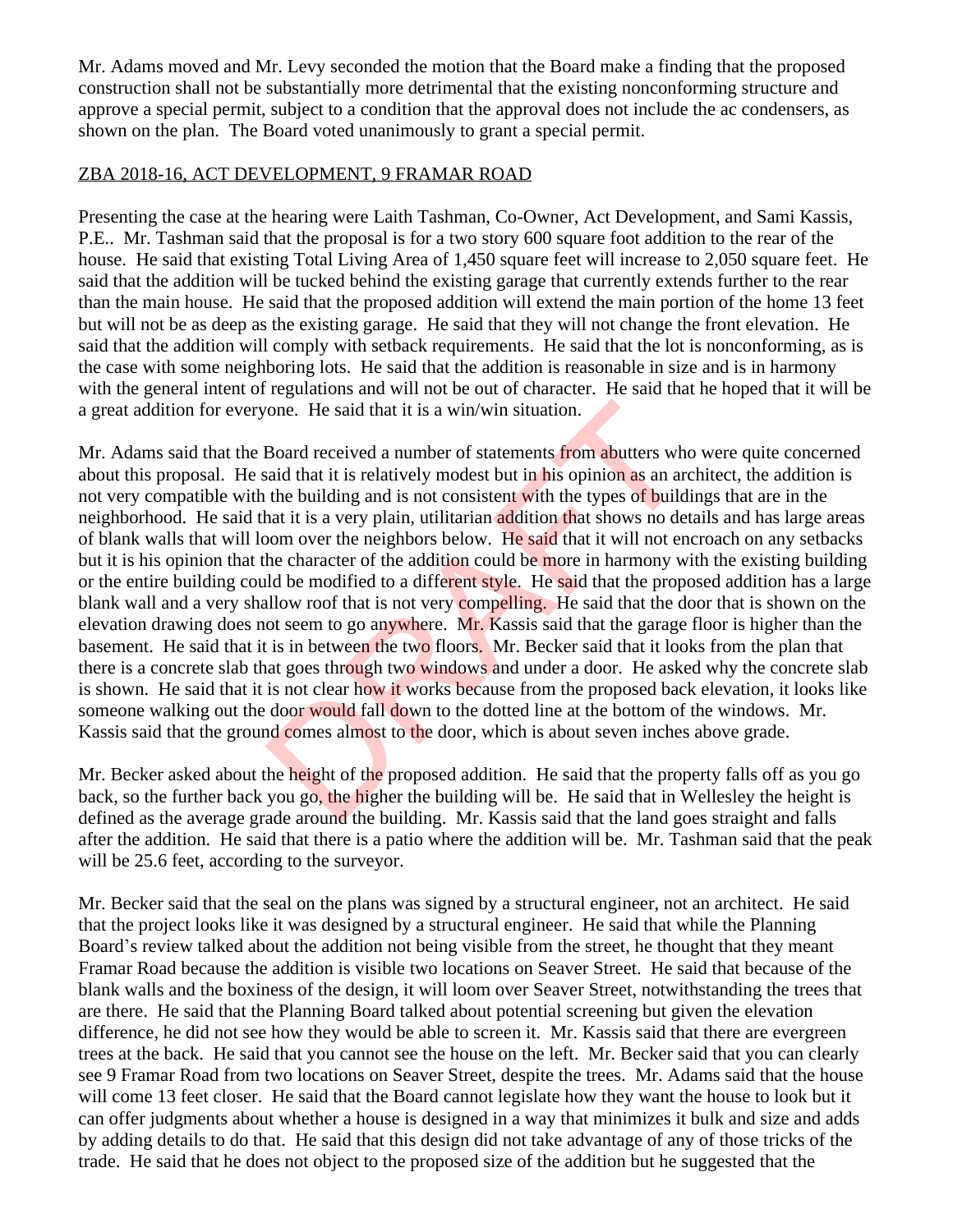Petitioner consider bringing a designer onto the team to make the design more compatible with the neighborhood, even though there is no requirement for that. He said that the Board got letters from neighbors expressing concern about the looming of the house, partially due to the topography, and the proposed structure dominating over their homes.

Mr. Becker asked if there was anyone present at the public hearing who wished to speak to the petition.

David Burgess and Elaine Metcalf, 22 Seaver Street. Ms. Metcalf said that they are the neighbors directly below. She said that their property abuts 9 Framar Road. She said that they are the ones on whom this project has the most potential impact. She said that they tried to familiarize themselves with the bylaws. She said that they did not hear about the letter of recommendation from the Planning Board until this morning, so they did not have the opportunity to send any letters to the Planning Board. She said that they are aware that the proposed addition does not add any new nonconforming features, does not exacerbate the nonconforming structures or the land, but they believe there are special circumstances that apply that are in conflict with the spirit of the bylaws. She said that their main concern was the topography. She said that there is a difference in elevation of approximately 10 feet from the back of 9 Framar to the back of her house. She said that there is a difference in elevation from the back of 9 Framar Road to the front of the house of approximately five feet, which results in their first floor being the same as the Metcalfs second floor. She said that having the addition come 13 feet closer to the property line will have a fairly imposing impact on their and the house next door, which will also result in a lack of privacy in the backyard and the house itself. She said that it will increase the direct line of sight between 9 Framar Road in the back and the Metcalf's living and eating areas. She said that they are concerned about the natural lighting. She said although the existing height will not change and it is within the ordinance, the relative height change due to the topography will cause them to lose a lot of natural light. She said that this is an area where water drainage has been difficult. She said that since moving in, they have taken steps to correct this. She said that they are concerned that they may get more flooding as a result of this proposed construction. She said that the Planning Board raised a question about visibility. She said that it will not be visible from the front of the house, visibility from Framar Road will be increased with the removal of a tree and from their house and Seaver Street. She said that three immediate abutters will be the most influenced by this. She said that along with themselves, the neighbors at 18 Seaver Street and 11 Framar Road are opposed and have submitted letters. She said that they share the view that the addition is not aesthetically pleasing. She said that they were concerned about the lack of architectural details, including the windows and siding. She said that she spoke with the developer on one occasion and was told that they would be removing one mature tree from the front corner of the house. She said that she asked about the evergreen trees at the rear but the developer did not know the answer to that and has not gotten back to her about it. She said that from the trunk to the back of the addition would be approximately 10 to 15 feet. She said that all branches on that side will have to be removed for clearance or the trees will have to be removed completely, which will dramatically reduce or remove any screening. She said that the developer told her that no new landscaping was planned. She said that there is a retaining wall on their side of the fence due to the topography and they do not think that they could plant anything substantial enough to provide screening from their side of the property line. She said that they could not build a fence high enough to change the line of sight. She said that they will be the most affected but they are also aware of their neighbors' opinions. She said that they drew on a map of the town who is opposed to this petition. She said that she had seven additional letters from neighbors who are opposed to this plan. Mr. Levy said that the Board received four letters. Ms. Metcalf said that there should be a total of eight letters, including theirs. Thouse. She said that there is a difference in elevation from thouse of approximately five feet, which results in their fir for solong impact on their and the house next door, which will alse the direly signal to their and

Mr. Burgess submitted four pages of photographs that were taken by his neighbor, Richard Page. He said that if you were to draw a straight line from 9 Framar Road to 22 Seaver Street, it comes out to the bottom of the second floor windows. He said that the bottom of those windows is two to three feet from the floor, which gives you an idea of how much higher the house already is. He said that he measured 13 feet out from the corner to show where the addition will go. He said that the grade gets steeper at the corner. He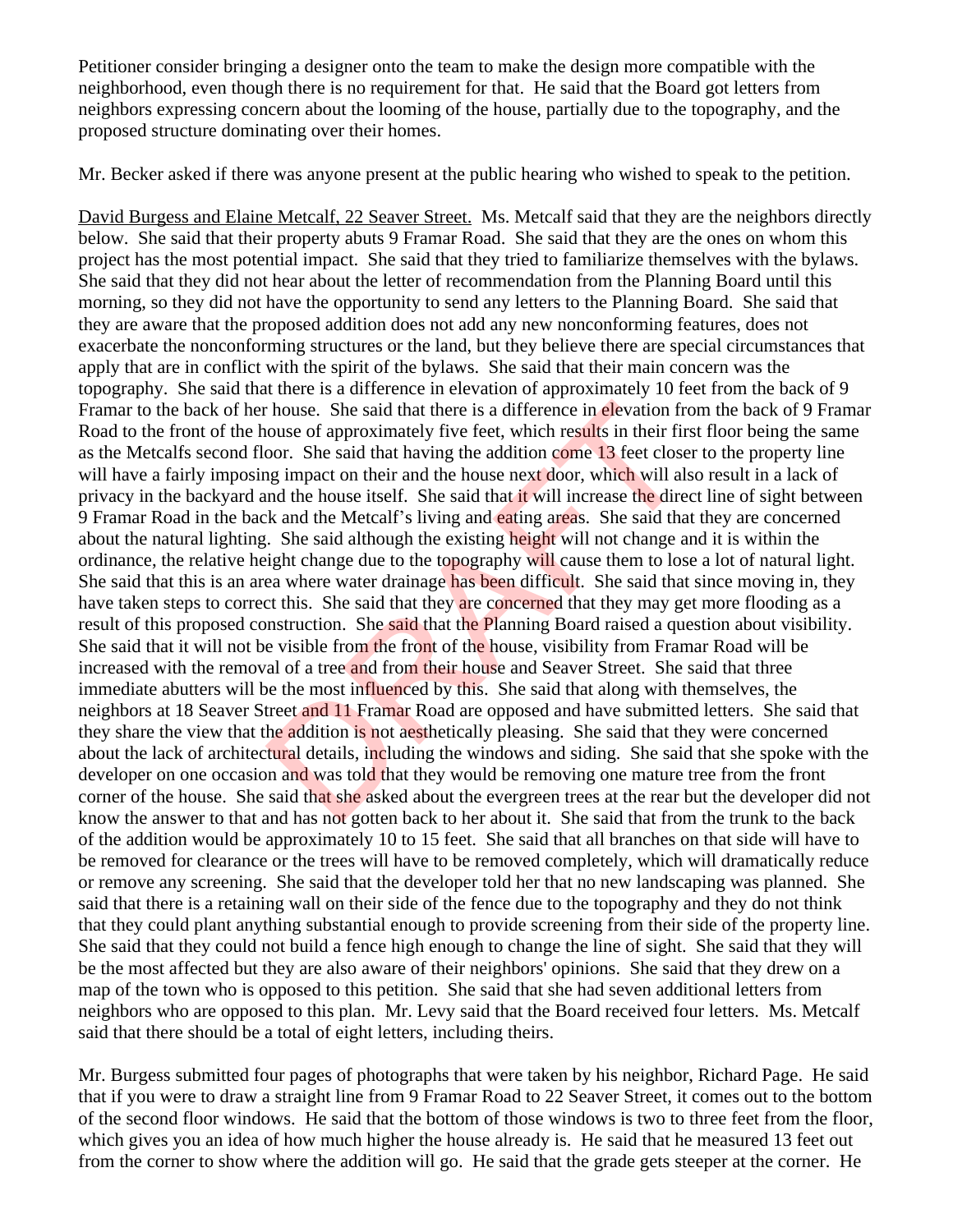said that standing where the addition will be and looking down onto his property, it will overlook their kitchen and dining room and will afford them no privacy. He discussed photographs that were taken from Seaver Street that give you an idea of how much higher the house at 9 Framar Road already is. He said that coming 13 feet closer will loom over their property. He said that the view from Seaver Street is not screened by the trees. He said that it is quite visible. He said that if the roof is extended 13 feet towards their property, it will dramatically impact the morning light. He said that even though these houses may be distances appropriately if the land was level, the change in grade makes one loom over the other and 9 Framar Road would be right on top of them.

Mr. Levy said that the Planning Board makes its recommendations based on the submittals but the Zoning Board does make site visits in preparation for the hearings.

Mr. Adams asked about the horizontal distance from the back side of the home at 22 Seaver Street to the fence. Mr. Burgess said that his guess is that it is about 25 feet.

Mr. Tashman submitted a letter with an attached map of the surrounding neighbors showing Total Living Area (TLA) of lots with less than 10,000 square feet. He said that four lots are less than 10,000 square feet. He said that one house has less than 2,000 square feet of TLA but all of the rest of the neighboring houses have at least 2,000 square feet. He said that this is the smallest and the only exception. He said that he is just asking to add 600 square feet to make it consistent with the neighborhood in terms of size.

Mr. Adams said that it is a small lot. He said that he had not heard any concern that the addition will be too large square footage wise. He said that the concern has been more about how it is formed together and the impact. Mr. Tashman said that they are happy to work with the Board to make it less impactful.

Mr. Becker discussed continuing the petition to give the Petitioner time to address concerns. Mr. Levy asked if Mr. Tashman plans to tweak or redesign the plans. Mr. Tashman said that they are willing to resolve certain concerns of the Board and the neighbors. He said that the existing kitchen is too small and they want to expand it and add a room upstairs. He said that they would like to make this a three bedroom home. less than 10,000 square feet. He said that four lots are less<br>use has less than 2,000 square feet of TLA but all of the 1<br>0 square feet. He said that this is the smallest and the onl<br>d 600 square feet to make it consistent

Mr. Levy said that the Board's charge and the legal standard is for the Board to make a determination, since this is a nonconforming lot, that the proposed renovation will be no more detrimental to the neighborhood. He said that although the decision is up to the Board, it looks like all of the contiguous abutters and abutters to abutters have strong feelings that this is more detrimental.

Mr. Becker said that when he looked at the statistics for the neighborhood, he included Framar Road and Seaver Street from 2 through 26. He said that he did not include anything on Peck Avenue because that is in a 15,000 square foot district, so it is not a good comparison. He said that 9 Framar Road is the smallest lot in that neighborhood and the only one that comes close is 22 Seaver Street at 8,700 square feet. He said that the average living area in that neighborhood is just over 2,700 square feet, so this TLA is less than the average that exists in the neighborhood. He said that the square footage is not overwhelming the neighborhood. He said that because of the topography, the blank walls loom over the rest of the neighborhood. He said that if the Petitioner is willing to look at those things and come back with a revised design, the Board should continue the hearing to allow him time to do that. Mr. Adams said that he agreed. He said that if there was a way to configure it so that the second floor does not extend out as far as it does, it might be less impactful. He said that there may be nothing that they can do to get the space that they want.

Mr. Levy said that the Board has four options, it can vote it up or down, it can continue the hearing or allow the petition to be withdrawn without prejudice. Mr. Tashman asked that the petition be continued.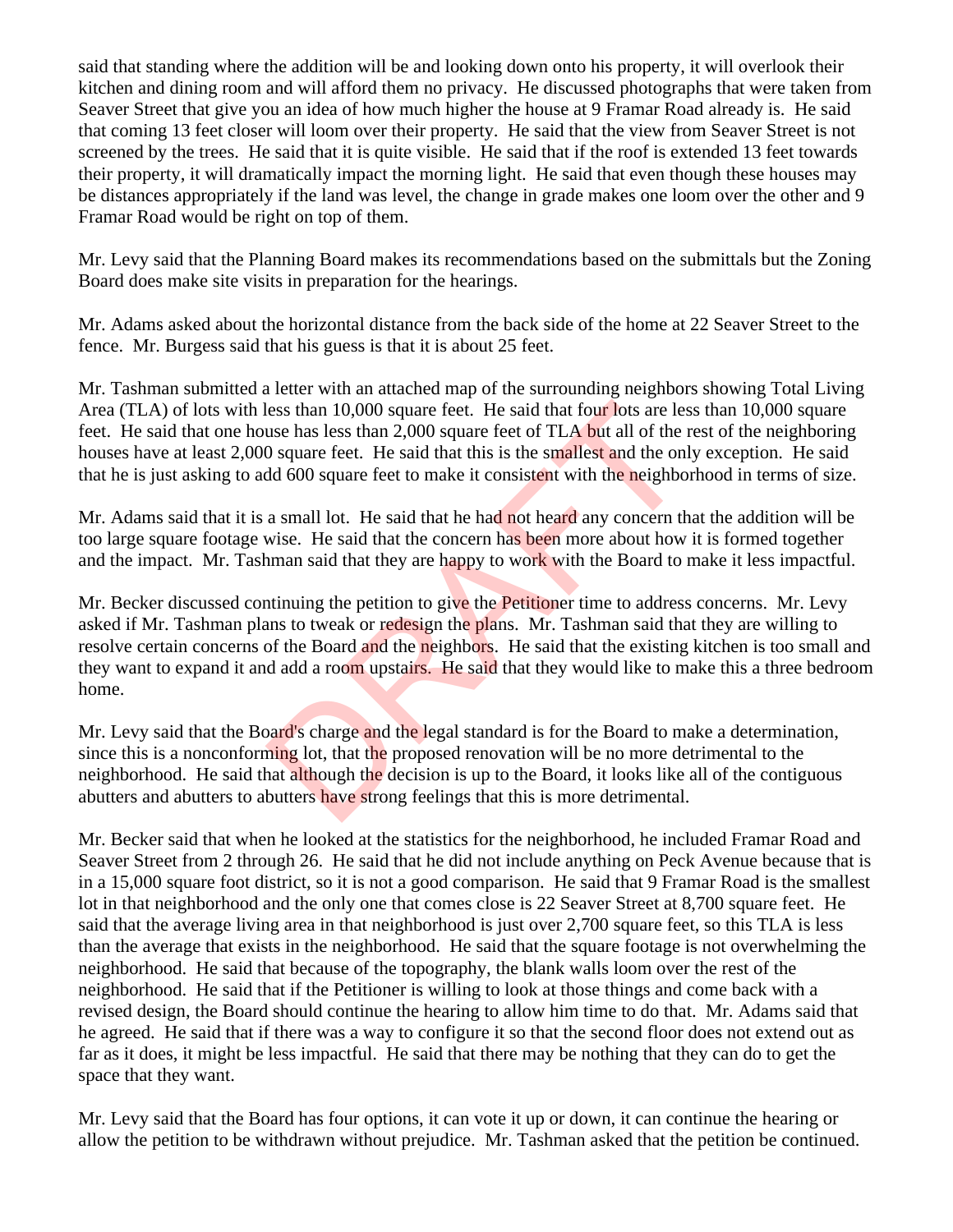Mr. Becker said that revised materials should be submitted a week before the continued hearing. Mr. Levy encourage the Petitioner to speak to the abutters and show them the plans.

Jan Wright, 21 Seaver Street, submitted a letter to the Board. She said that said that she previously lived at 22 Seaver Street. She said that she is very familiar with this house and the looming of it. She said that she was concerned with the deck. She said that being on the patio at 22 Seaver Street and having a deck up above would be uncomfortable. She asked if there was something that Mr. Tashman can do with his redesign to make the deck a little less imposing because there will be no privacy if someone was on the deck and someone was in the yard at 22 Seaver Street.

Mr. Levy moved and Mr. Adams seconded the motion to continue the hearing to May 3, 2018. The Board voted unanimously to continue the hearing.

### ZBA 2018-17, NIELS BOEGHOLM, 2 PLEASANT STREET

Presenting the case at the hearing were Kip Schultz, representing Niels Boegholm, the Petitioner. He said that Mr. Boegholm has owned an 1,800 square foot house at 2 Pleasant Street since 2004. He said that the house was built in 1917. He said that it sits on a 5,578 square foot lot. He said that the request is for a special permit for a pre-existing nonconforming structure with nonconforming setbacks. He said that there is a 5 by 13 foot first floor structure that they would like to building on top of at the back. He said that the current stairs that lead into the house at the front has the step as the landing. He said that there is no landing. He said that they currently have an active permit for interior renovations and as part of that they have to bring the house up to Code. He said that they have to reinforce the floor and add insulation to the front entryway, which is forcing them to raise the door four inches. He said that they are now required to rebuild the front landing and they have to build it to Code. He said that they will need a variance to do that because they cannot meet the setbacks. Mr. Becker said that the 24 square foot landing would be by right. The Executive Secretary said that the landing will be less than 25 feet to the street line. Mr. Schultz said that there is 13 feet from the front of the house to the street line. He said that they are proposing to have it be 9.1 feet with the landing. He said that the project was advertised as a variance and a special permit. Mr. Levy said that there are two different legal standards for a variance and a special permit. Mr. Adams asked if it will be a covered landing. Mr. Schultz said that it will be. wned an 1,800 square foot house at 2 Pleasant Street sinc<br>He said that it sits on a 5,578 square foot lot. He said th<br>xisting nonconforming structure with nonconforming set<br>st floor structure that they would like to buildi

Mr. Adams said that there is a provision under the Building Code that if there is a conflict between requiring the Building Code for safety and egress, that can overrule the Zoning Bylaw. He said that causes the building official to have to make a determination that they could not solve the Building Code nonconformities some other way. He said that could be used to allow that stair.

Mr. Becker said that the Planning Board recommended that the Board approve the special permit, as requested. He said that it does not say anything about the variance.

Mr. Becker said that this is a small addition and there is no impact to anything around it. He asked the Executive Secretary why this needs to be a variance. Ms. Mahoney said that the fifty square feet that is discussed in Section XIX of the Zoning Bylaw. She said that to meet the exception for front yard setbacks, the front entry cannot exceed fifty square feet, project more than five feet from the face of the building and cannot come closer than 25 feet to the street line. Mr. Becker said that the definition for front yard setbacks does not have any requirements to it. He said that if the proposed entry was greater than 50 square feet, the front yard depth would be 9.1 feet, not 13 feet. He said that because it is 24 square feet, which is less than 50 square feet, the side yard is measured to the front of the building. He said that the definition does not say that you cannot have something in that space, it simply tells you where to determine what the front yard depth is before you determine whether it complies with the bylaw or not. He said that in this case, we know that it does not comply with the bylaw because the building is 13 feet away. He said that he would interpret it that because this is 24 square feet, it is less than the 50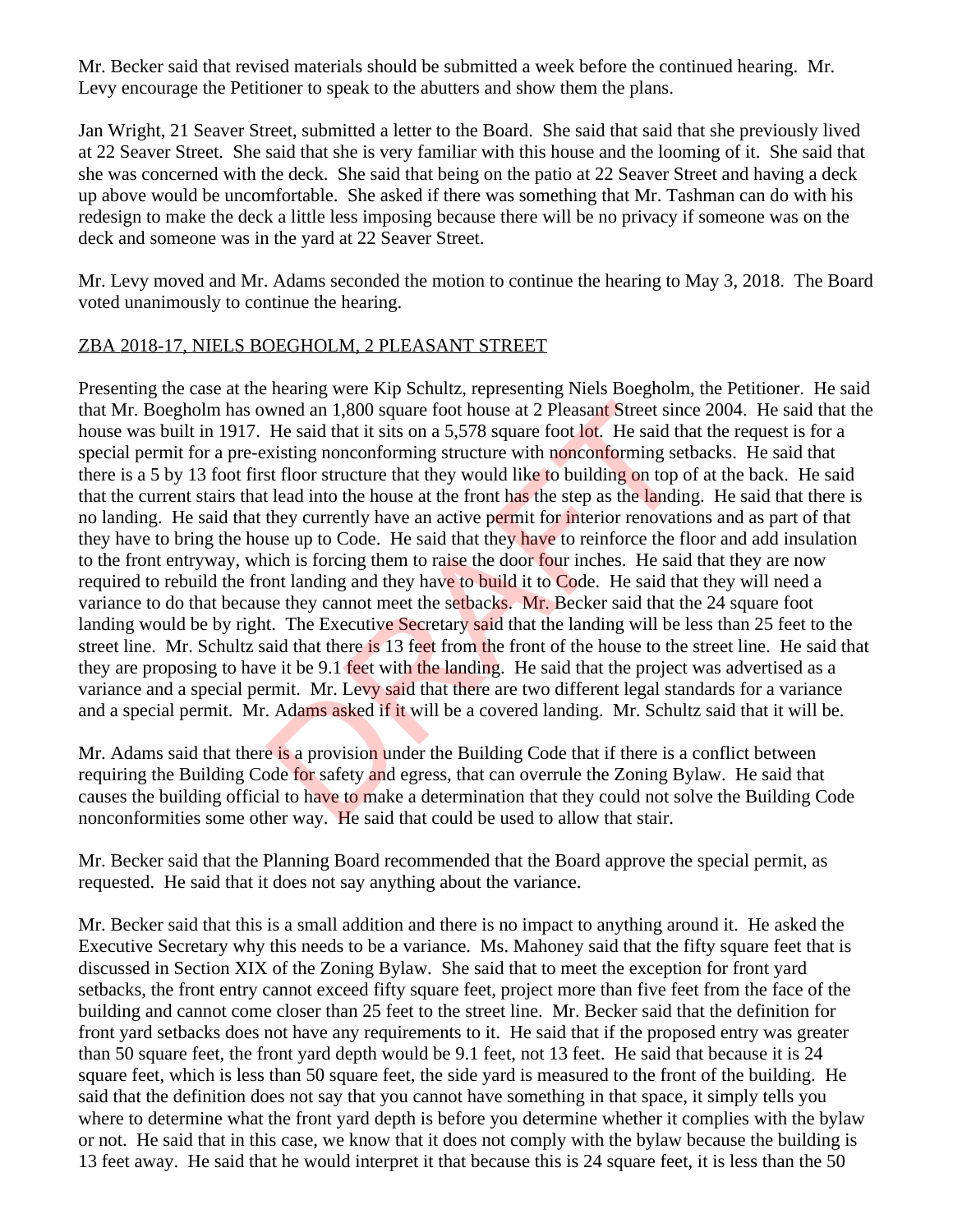square feet that is allowed in the front yard setback. He said that, therefore, 13 feet is the front yard setback. He said that clearly does not comply with the bylaw, which the Board knew was one of the nonconformities. He said that to his way of thinking the proposed entry, in terms of Zoning action, is a non-issue.

Mr. Adams read an excerpt from Section XIX of the Zoning Bylaw. He said that the front yard is measured from the street line to the building extending across the entire front of the lot. Mr. Becker said that it further discusses excepts, including an entrance porch on the first floor which neither exceeds a total area of 50 square feet nor projects more than five feet from the face of the building nor extends nearer than 25 feet to the street line. Mr. Becker said that if your front wall is 100 feet from the property line and you have 100 square feet that is a 10 by 10 landing, your front yard is not 100 feet, it is 90 feet. He said that for ZBA 2018-15, the porch was already defining the front yard. Mr. Adams said that he agreed with Mr. Becker's assessment. He said that he did not think that it is a variance. He said that one could make an argument that this property is suitable for a variance.

Mr. Becker asked Mr. Schultz if he had a piece of paper from Michael Grant saying that he needed a variance to do this. Mr. Schultz said that he met with Michael Grant and Ms. Mahoney and that was their determination.

Catherine Johnson, Planning Board, said that this is an issue that has come up many times before. She said that is something that they will be looking at as part of their work plan. She said that the Planning Board did not see the legal notice that requested a variance, so they only looked at this as a special permit/finding.

Mr. Levy said that the Board could grant a special permit and let Mr. Grant deny it and have it return to the Board, unless he is satisfied that the Board granted a special permit. Mr. Adams said that it is an existing nonconformity. Mr. Levy said that the Board has always interpreted the bylaw to not exacerbate nonconformities in a special permit context. He said that it what this is doing. He said that the front steps are going more into the setback than the existing. Mr. Adams said that is driven by the Building Code. Schultz said that he met with Michael Grant and Ms. Mal<br>
ing Board, said that this is an issue that has come up man<br>
it they will be looking at as part of their work plan. She sal<br>
and notice that requested a variance, so

Mr. Levy asked about having a side entry.

Mr. Becker said that if the assertion is that it needs a variance because it is an exacerbation of an existing nonconformity, he can understand that. Mr. Levy said that the Board still may not treat this as a special permit for that reason unless it's considered to not be a Zoning violation. Mr. Becker said that you could still treat this as a special permit because the definition of front yard exempts a landing that is less than 50 square feet. He said that this is not projecting more into the 13 feet, therefore it is not an increase in the nonconformity, therefore it does not need a variance. He said that he found it hard to believe that they would need a variance for a 24 square foot landing.

Mr. Adams said that there would be some disadvantages to switching the stair to the side. Mr. Boegholm said that it is supposed to be the main entrance to the house. Mr. Adams said that there are some houses that do that. Mr. Becker said that this is a corner lot, so there are two front yards, neither of which complies. Mr. Adams said that there may be three front yards unless Mr. Grant decides that Leary Road does not constitute a front yard setback.

Mr. Levy said that he had not heard any evidence to support a variance. Mr. Adams said that he was more than happy to treat this as a special permit. He said that if Mr. Grant feels that he cannot issue a permit, the Petitioner will have to come back before the Board. Mr. Levy said that the Board has at times allowed diminimis construction.

Mr. Becker asked if there was anyone present at the public hearing who wished to speak to the petition.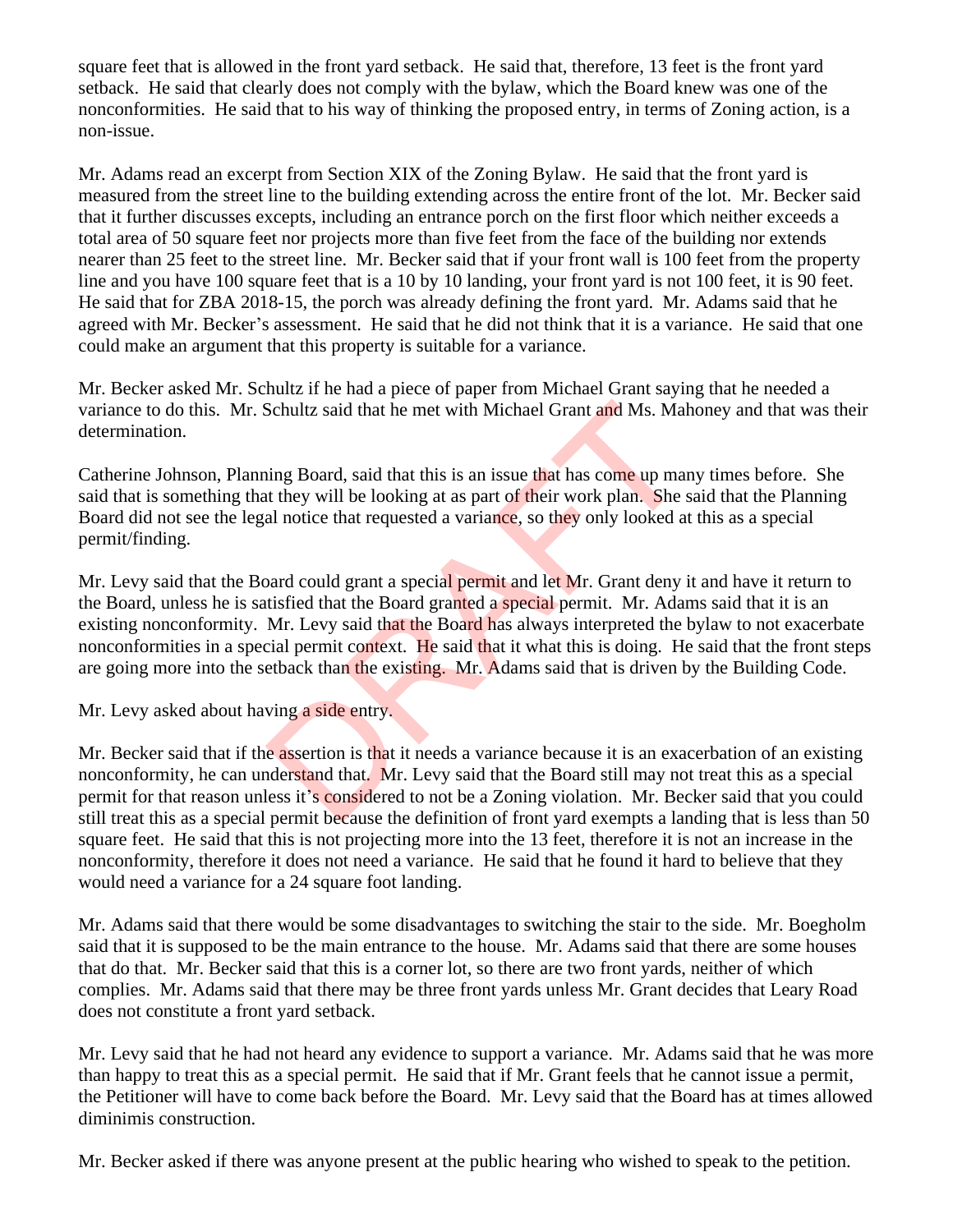Mr. Levy moved and Mr. Adams seconded the motion that the Board make a finding that the proposed structure shall not be substantially more detrimental than the existing nonconforming structure and grant a special permit. The Board voted unanimously to grant a special permit.

### ZBA 2018-18, DAVID & MYEONG COLETTA, 39 ATWOOD STREET

Presenting the case at the hearing were Doug Stefanov, Architect, and David Coletta, the Petitioner. Mr. Stefanov said that Mr. Coletta and his family recently purchased the property. He said that the building is a little small for them and they would like to put on an addition.

Mr. Stefanov said that there was a ruling in 2003 where a deck was built without a permit and the Board ruled that the deck was not detrimental to the neighborhood. He said that the lot lines are not parallel to the building lines. He said that it makes the setbacks as the lots go back. He said that the lot is 50 feet wide, which with current setbacks would give you a 10 foot swath of building. He said that he was working with the existing setbacks to the deck at the back to stagger the addition at the back of the house to provide more living space. He said that it is a sloped site that goes back to a river. He said that this is outside of the 200 foot buffer. He said that the front of the house will remain unchanged. He said that they might do some trim remodeling. He said that the porch will be left alone. He said that the addition will be at the back of the house towards the garages and well back behind the neighbors at 37 and 41 Atwood Street. acce. He said that it is a sloped site that goes back to a rivertion.<br>
In the said that the front of the house will remain unclerencodeling. He said that the porch will be left alone. He<br>
house towards the garages and well

Mr. Stefanov said that the building is a concrete block exterior, as is 37 Atwood. He said that lot coverage will increase from 23.3 to 25 percent.

Mr. Stefanov said that there is an existing garage building that code would have it to be 10 feet away from the addition. He said that they wanted to integrate a connection, or breezeway from the garage to the main house to make it one structure.

Mr. Adams said that he is an Architect. He said that he has not worked directly with Mr. Stefanov but he does know him and they do converse from time to time. He said that he can fairly and impartially communicate his opinions about this matter. He said that he would recuse himself if there was anyone who had any objections.

Mr. Levy said that the Zoning Analysis shows that it is a 20,000 square foot district and the lot is 11,705 square feet. He said that is a mistake. Mr. Adams said that the analysis states that the height limitation is 45 feet but it should be 36 feet.

Mr. Adams said that he walked around the building. He questioned whether the proposed structure will be close to 40 feet in height from average grade. He said that it appears that with the proposed increase in height it will exceed 35 feet. Mr. Stefanov asked about lowering the roofline. Mr. Adams said that it does not appear to be any purpose for the attic other than storage. He said that lowering the height of the addition to the height of the existing structure would address a concern.

Mr. Becker said that his concerns arose out of the Planning Analysis. He said that when he looked at the size of things the numbers did not look so bad but how they are applied in the real world. He said that the numbers do not look back because there is a lot of land behind the house that changes the numbers. He said that this house fitting in the neighborhood is different from what the numbers show. He said that the numbers are distorted by the land at the back.

Mr. Levy said that there is a lot of massing at the rear.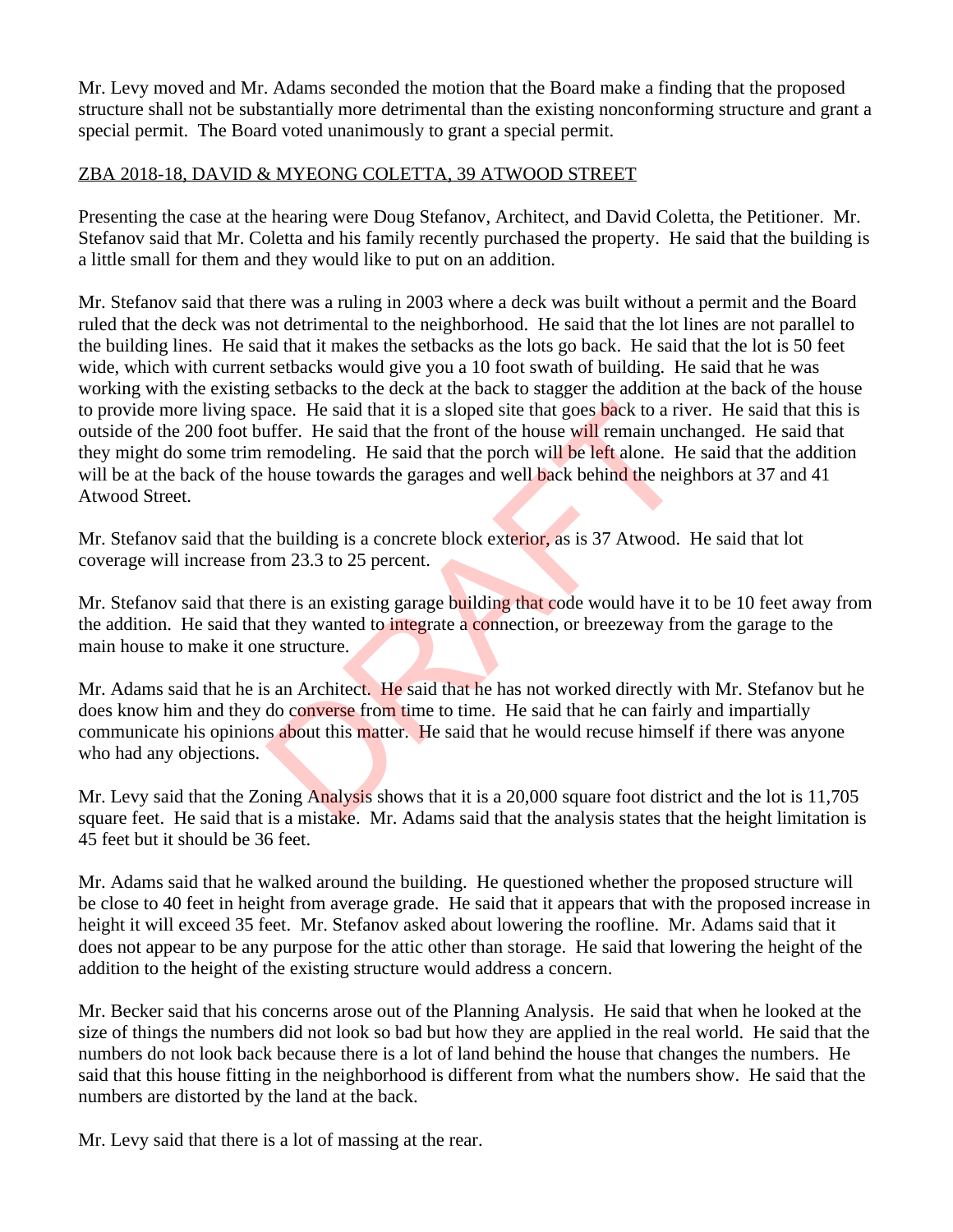Mr. Becker asked about Total Living Area plus Garage (TLAG) calculations. Mr. Stefanov said that it will be 3,551 square feet. Mr. Becker said that would make this house the largest in the neighborhood. Mr. Stefanov said that the calculations includes garage and attic space.

Mr. Becker read the Planning Board recommendation. Mr. Stefanov asked what would be considered not more detrimental. He said that it is a fairly good sized lot in length. Mr. Becker said that the houses in this neighborhood are small and close together. He said that expanding this house as much as it is being expanded, in comparison to the other houses, is what makes it substantially more detrimental to the neighborhood.

Mr. Levy asked if the homeowners have talked to any of the neighbors. Mr. Coletta said that they had. He said that he spoke with the neighbor on the left last week and explained that the plan is to expand over the existing deck.

Mr. Adams said that there are two good sized garages. He asked if they will only be used for residential purposes. Mr. Stefanov said that there is only one single garage for this property. He said that the other garage belongs to the neighbor. He said that they share a driveway.

Mr. Adams asked if they will be replacing the existing shed with new construction. Mr. Stefanov said that new construction will partially replace the shed. He said that the existing plastic shed will come out.

Mr. Adams asked if the connection from the garage to the **house** will be above grade. He said that you would not be able to walk from the driveway through. He said that part of the problem with that is that it dramatically increases the perceived size of the building from the street. He said that it reads as a single building. He said that with the shared driveway and the other garage it will be all be perceived as a one large structure. Mr. Stefanov asked if it would be permissible to have the garage closer than 10 feet to the addition. He said that he thought that there was a Zoning separation requirement. Catherine Johnson, Planning Board, said that is not a requirement in the Zoning Bylaw. She said that there was an issue with a property on Wellesley Avenue where a pre-existing garage was less than 10 feet and might have required something that was noted by the Building Inspector for Fire rating of walls and separation of buildings. She said that it is Fire and Building Code. Mr. Stefanov said that the breezeway can disappear if the space is not required. said that there is only one single garage for this property.<br>ghbor. He said that they share a driveway.<br>will be replacing the existing shed with new construction<br>ll partially replace the shed. He said that the existing pla

Mr. Becker asked if there was anyone present at the public hearing who wished to speak to the petition.

Mr. Adams said that it is a difficult lot. He said that it appears that the intention is to keep the existing house the way it is. Mr. Stefanov said that they will do interior work to the existing house. Mr. Adams said that lowering the roof and getting rid of the enclosed breezeway would require revised plans that the Board would have to see in order to approve it.

Mr. Becker said that the Planning Board said that the proposed structure will be too big. Mr. Stefanov said that bringing the roof down will reduce the TLAG by 315 square feet. Mr. Adams said that TLAG would be 3,236 square feet. Mr. Becker said that it would still be the largest or close to the largest house in the neighborhood. Mr. Adams said that the way that the land slopes from the back and from the street along the sides, it presents as a very large structure. Mr. Stefanov asked if the addition of a small deck off the back would help. Mr. Levy said that they are bumping up close to the 200 foot buffer.

Mr. Becker said that if the Board is okay with the size, it should go ahead with a special permit that is subject to a condition that addresses bringing down the roof height. Mr. Levy said that the Board should see plans for that. He said that the proposed structure looks like two architectural styles. He said that the addition looks like an appendage. Mr. Stefanov said that it is sort of a quasi-mansard roof. Mr. Levy said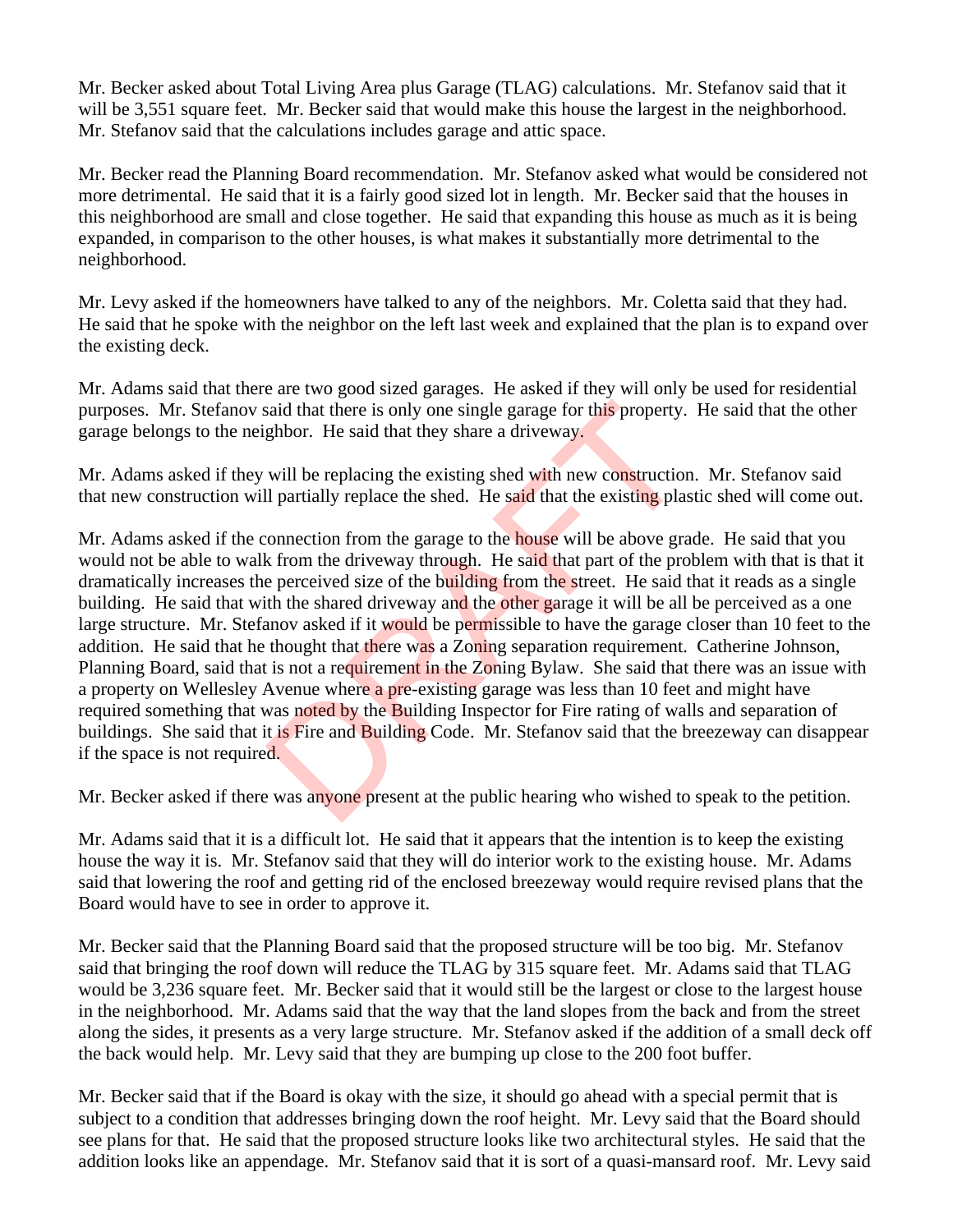that the Board does not focus on design but this addition looks like an orphan. Mr. Adams asked if the roof line could be lowered to the same peak elevation as the existing house. Mr. Stefanov said that they can do something with a similar pitch, but staggered.

Mr. Becker discussed continuing the hearing so that the Petitioner has times to do some things and the Board and the public have time to look at revised plans and provide comments. Mr. Stefanov said that is agreeable. Mr. Adams encouraged the Petitioner to speak to the neighbors on both sides, at a minimum.

Mr. Levy moved and Mr. Adams seconded the motion to continue the hearing to May 3, 2018. The Board voted unanimously to continue the hearing.

## ZBA 2081-19, VICTORIA FAZEN/DIPIETRO, 10 BRYN MAWR ROAD

Presenting the case at the hearing were Preston Picardi, Contractor, and Dan DiPietro, homeowner. Mr. Picardi said that the request is for a special permit/finding to construct a two-story two car garage that will be 28.5 by 31 feet. He said that the existing structure is pre-existing nonconforming in the front and right side yard. He said that 3 feet by 24.5 of the front of garage will not increase the encroachment that is 27.1 feet. He said that they will reduce the encroachment of the front porch from 18.8 feet to 20.6 feet, but increase the length of it to 20 feet for curb appeal. He said that they will also construct a back deck that will not increase the existing encroachment. He said that total lot coverage will be under 25 percent.

Mr. Becker asked about the Total Living Area plus Garage (TLAG). Mr. Picardi said that the existing is 2,655 square feet and the proposed addition will be 2,979 square feet, for a total of 5,634 square feet. He said that it will be an increase of 112 percent. He said that 1,200 square feet of it will be attic and 350 square feet will be basement. He said that the total living space is currently just over 2,000 square feet and will be 3,240 square feet.

Mr. Adams asked what the attic space will be used for. Mr. Picardi said that it will be for storage. He said that there is a pull down ladder. He said that there will not be a full staircase. He said that he may add another pull down ladder in the master bedroom but they will have to see how it lays out. Mr. Adams asked about the height to the underside of the ridge in the attic. He asked if the full square footage was accounted for in the attic. feet by 24.5 of the front of garage will not increase the e<br>ill reduce the encroachment of the front porch from 18.8<br>o 20 feet for curb appeal. He said that they will also consting encroachment. He said that total lot cove

Mr. Adams said that the Planning Board suggested that the Petition should consider pushing the addition back. He said that he disagreed with the Planning Board. He said that this is a good example of a well designed addition that compliments the style of the existing building and maintains similar setbacks of projecting elements. He said that the design minimizes the bulk and size of the building. He said that they could have done this elsewhere on the lot. He said that this property is the combination of two lots and is twice the size of most of the lots in the neighborhood. He said that the proposed design is a suitable way to put the addition on. Mr. Picardi said that they started with a plan to stay conforming he and his clients did not like the look of the house at all.

Mr. Levy asked about the tree that is in he proposed driveway. Mr. Picardi said that the plan is to keep the tree. He said that they designed the driveway around it. Mr. Levy asked if the trunk is outside of the driveway. Mr. Picardi said that they will have to fine tune where the driveway will sit but they think that they can get it in there without disturbing the tree. He said that they are aware that there is a whole other process if they do remove the tree. He said that his clients really like the tree.

Mr. Becker asked if the 20.6 feet is measured from the lot line to the front of porch or to the wall. Mr. Picardi said that it is measured to the front of the porch. He said that it used to be 18.8 feet. He said that they will reduce an eight foot porch to six feet. He said that they will increase the length to make the porch and the roof more proportional to the rest of the house. Mr. Becker said that the front yard would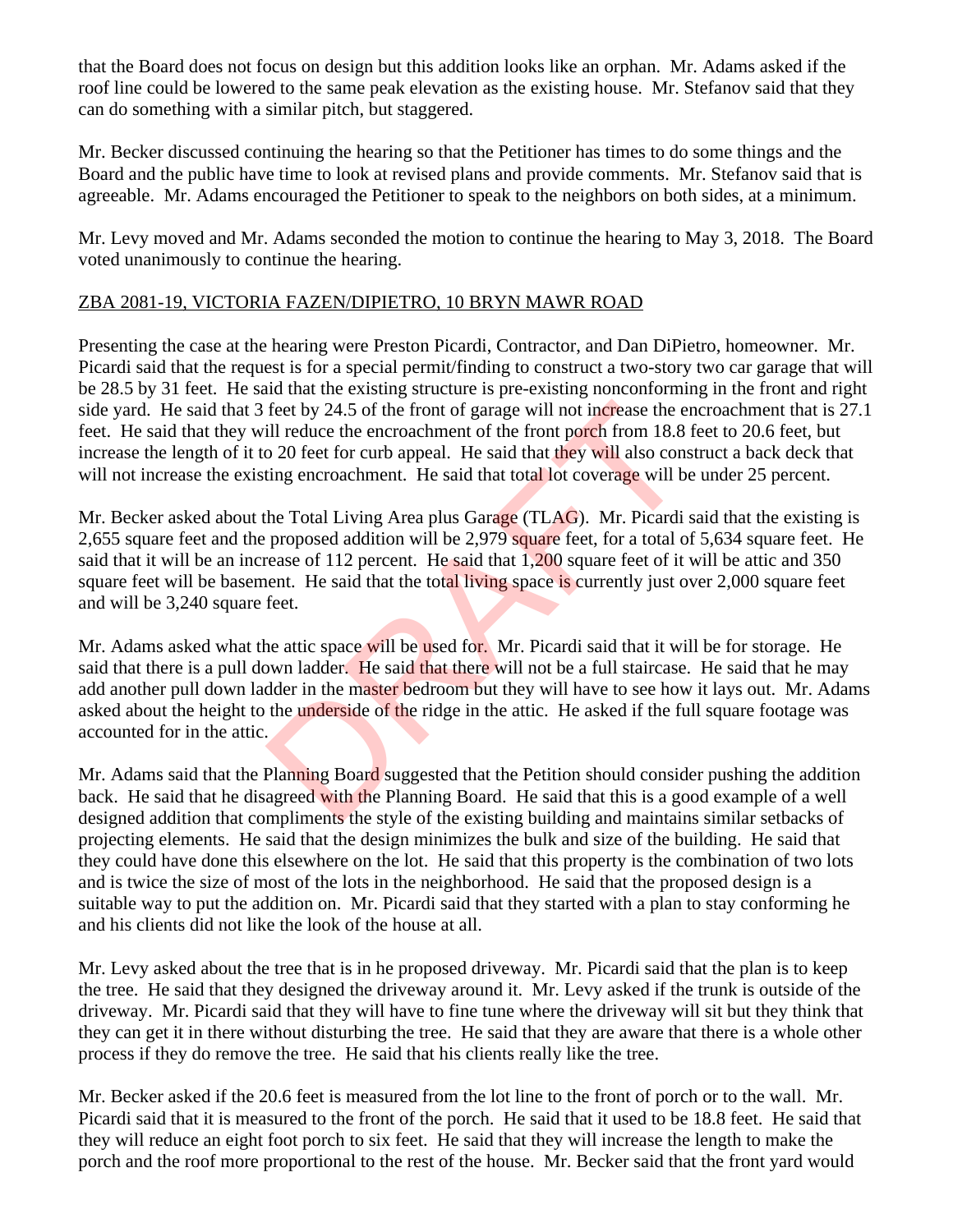be measured to the porch not to the building wall. He said that because the 20.6 is nonconforming, it was nonconforming before as well, so it is not an increase in the nonconformity. He said that his understanding of the Planning Board's analysis is not that they wanted the garage to be moved back to make it more conforming in a dimensional sense but rather to give a difference in planes so that you did not have one wall staring at you when you looked at it from Bryn Mawr.

Mr. Becker said that he struggled with the size as well. He said that whole zone including the neighborhoods on either side are all significantly smaller lots than the Board is used to seeing. He said that there are only four lots on Bryn Mawr that conform. He said that most of the lots are in the range of 5,000 to 6,000 square feet, so they are half what the zone requires. He said that when you do a large house it is not necessarily like the rest of the neighborhood, not because there is anything wrong with the design of the house but because it is a giant among midgets. Mr. Picardi said that it is not the biggest house on the street. He said that there are four to five other houses that are significantly larger. Mr. Becker said that because of the changes in the TLAG in the most recent version of the bylaw, it is hard for the Board to refer back to the Assessor's data, which is what it would normally do. He said that the Assessor's data suggests that the living area is currently just over 2,000 square feet. He said that, even accounting for differences in definition, it is still a significant increase. Mr. Adams said that this lot has a gorgeous side yard.

Mr. Becker read the Planning Board recommendation.

Mr. Becker asked about runoff due to the increase in footprint. Mr. Picardi said that they will have gutters that will run into the yard. Mr. Becker said that the property is located in a Water Supply Protection District where the preferred solution is to put it back to groundwater. Mr. Picardi said that there have not been any problems in the past but they can look into putting in a drywell and divert the gutters to it.

Mr. Adams asked about exterior lighting. Mr. Picardi said that there may be a spotlight for the driveway, some sconces by the front porch and something at the back. He said that there will be nothing in the side yard. Mr. Adams asked if recessed lighting was considered instead of the sconces so that you would not see the light. Mr. Picardi said that they usually do put in recessed LED lights. He said that the sconces come in if the client wants that look or not. He said that has not been narrowed down yet. is in definition, it is still a significant increase. Mr. Adam<br>
ning Board recommendation.<br>
unoff due to the increase in footprint. Mr. Picardi said th<br>
1. Mr. Becker said that the property is located in a Water<br>
red solut

Mr. Adams said that he is not struggling with the size of the house. Mr. Levy said that it is a lot of house for this neighborhood. Mr. Adams said that they have the space to do it in two stories as opposed to going up to three. Mr. Becker said that one of the mitigating measures is the location of the existing house on the lot. He said that there is space on the left side that mitigates the distance to the neighbors.

Mr. Levy asked about a height calculation. Mr. Picardi said that it is 27.5 feet and they will keep it at that.

Mr. Adams moved and Mr. Becker seconded the motion that the Board make a finding that the proposed structure shall not be substantially more detrimental than the existing structure and approve a special permit, subject to conditions that any increase in runoff from additional roof and impervious surfaces go into drywells, and that best effort are made to maintain the existing tree. The Board voted unanimously to grant a special permit.

# ZBA 2018-20, FR LINDEN SQUARE INC., 180 LINDEN STREET

Presenting the case at the hearing was Brian Levey, Esq., representing CVS, Inc. He said that the request is for renewal of a drive through special permit. He said that he has been to the site to inspect the drivethrough and has spoken with Store Manager and the District Manager and they report no issues with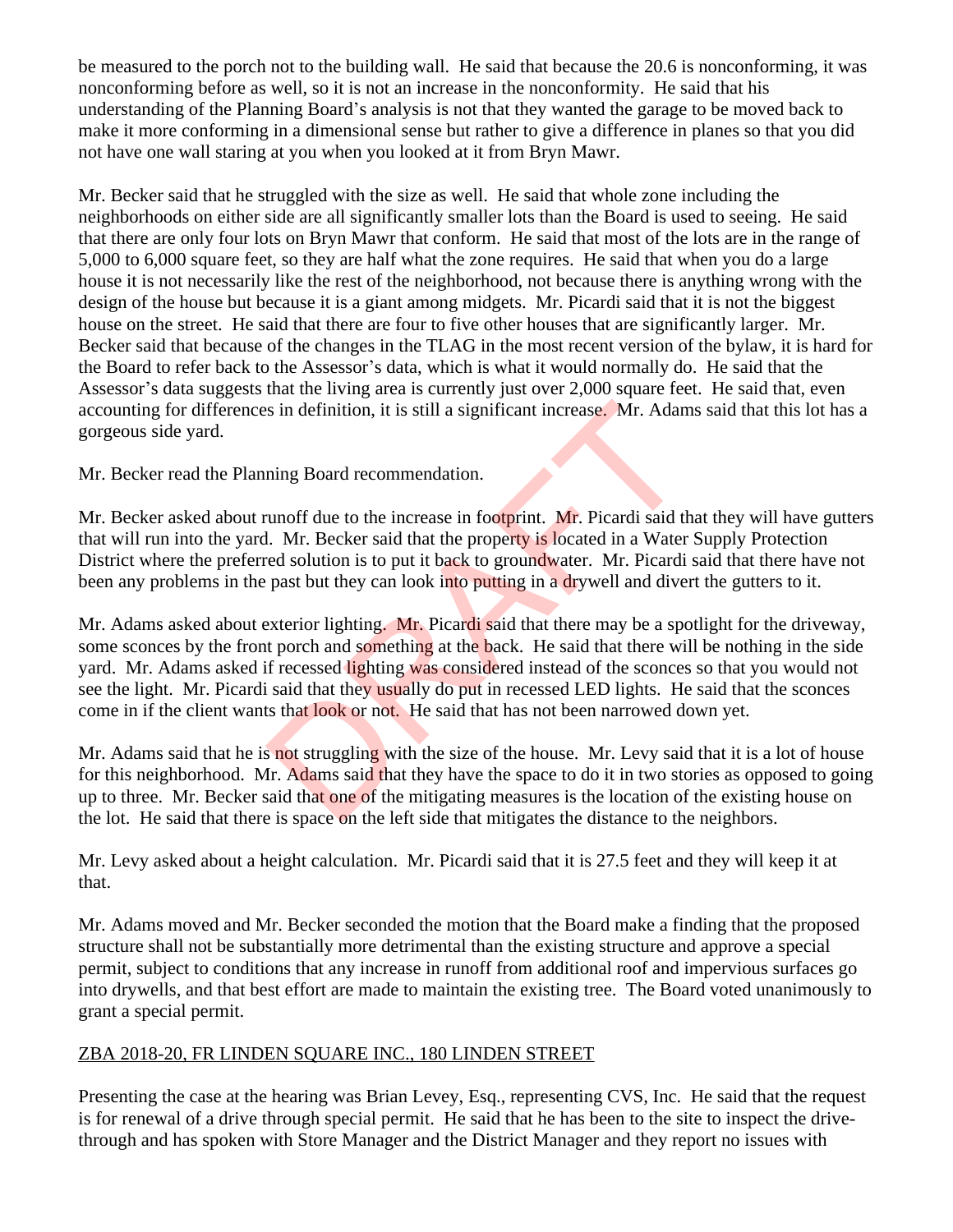pedestrian or vehicular traffic in and around the area of the drive-through. He said that they are requesting a two year extension.

Mr. Levy moved and Mr. Becker seconded the motion to grant renewal of a special permit, subject to the same conditions. The Board voted unanimously to renew the special permit.

## ZBA 2018-21, SIP PARTNERS 984 WORCESTER ROAD LLC

Presenting the case at the hearing was Brian Levey, Esq., representing CVS, Inc. He said that the request is for renewal of a drive through special permit. He said that he has been to the site to inspect the drivethrough and has spoken with Store Manager and the District Manager and they report no issues with pedestrian or vehicular traffic in and around the area of the drive-through. He said that they are requesting a two year extension.

Mr. Levy disclosed that he represents the owners of the abutting property at 978 Worcester Street and since they have no objection to the petition, he did not see a conflict.

Mr. Levy moved and Mr. Adams seconded the motion to renew the special permit, subject to the same conditions. The Board voted unanimously to grant renewal of the special permit.

## ZBA 2018-22, JOHN KENDALL & MELISSA ARRONTE, 35 CLIFFORD STREET

Mr. Adams said that he is a colleague of Erin Reilly, Architect, who he sees occasionally at Metrowest Architect Group. He said that he thought that he could fairly and impartially offer his opinion and guidance to this case.

Presenting the case at the hearing were Erin Reilly, Architect and John Kendall, the Petitioner.

Ms. Reilly submitted Total Living Area plus Garage (TLAG) and demo calculations and a previously granted decision. She said that that is it an existing nonconforming house. She said that the proposed work involves re-working the second floor within the existing framework and reconfiguring the roof to add space in the attic. She said that the project simplifies complicated rooflines. She said that an addition at the back part of the house was done in 2005 that created a lot of rooflines. She said that the proposed new roof will be a simple gable with two shed dormers. She said that the design will solve a construction maintenance nightmare. She said that existing dormers will be taken off. She said that there is a house close by on the right side facing from the street. She said that there is a line of trees there. She said that the roof slopes back with a low pitch. She said that there is a 57 foot side yard on the other side. She said that the houses on either side are both full two story structures with finished attics, which is what they are proposing here. She said that they will not be going into a new footprint. She said that the existing footprint is 19.7 feet from the side property line. She said that the existing second story is 29.2 feet at the front. She said that they are asking for a small amount of relief. She said that it will not add much physical mass or bulk. Adams seconded the motion to renew the special permit<br>oted unanimously to grant renewal of the special permit.<br>
<u>SNDALL & MELISSA ARRONTE</u>, 35 CLIFFORD STR<br>
s a colleague of Erin Reilly, Architect, who he sees occass<br>
d th

Mr. Adams said that the rendering shows how the owner and the Architect have improved the façade of the building tremendously in a way that does not detract and does not appear to raise the eave line.

Mr. Becker confirmed that the 19.71 dimension on the plot is the side yard setback. Ms. Reilly said that the addition will not change the footprint. She said that they are going straight up and adding the attic level. She said that the existing nonconformity is 0.3 feet into the side yard setback. She said that they will not be making that any bigger. She said that is the case for the front as well. Mr. Becker confirmed that 23.17 is to the first floor and 29.79 is to the addition above. Ms. Reilly said that the 23 is to an enclosed front porch.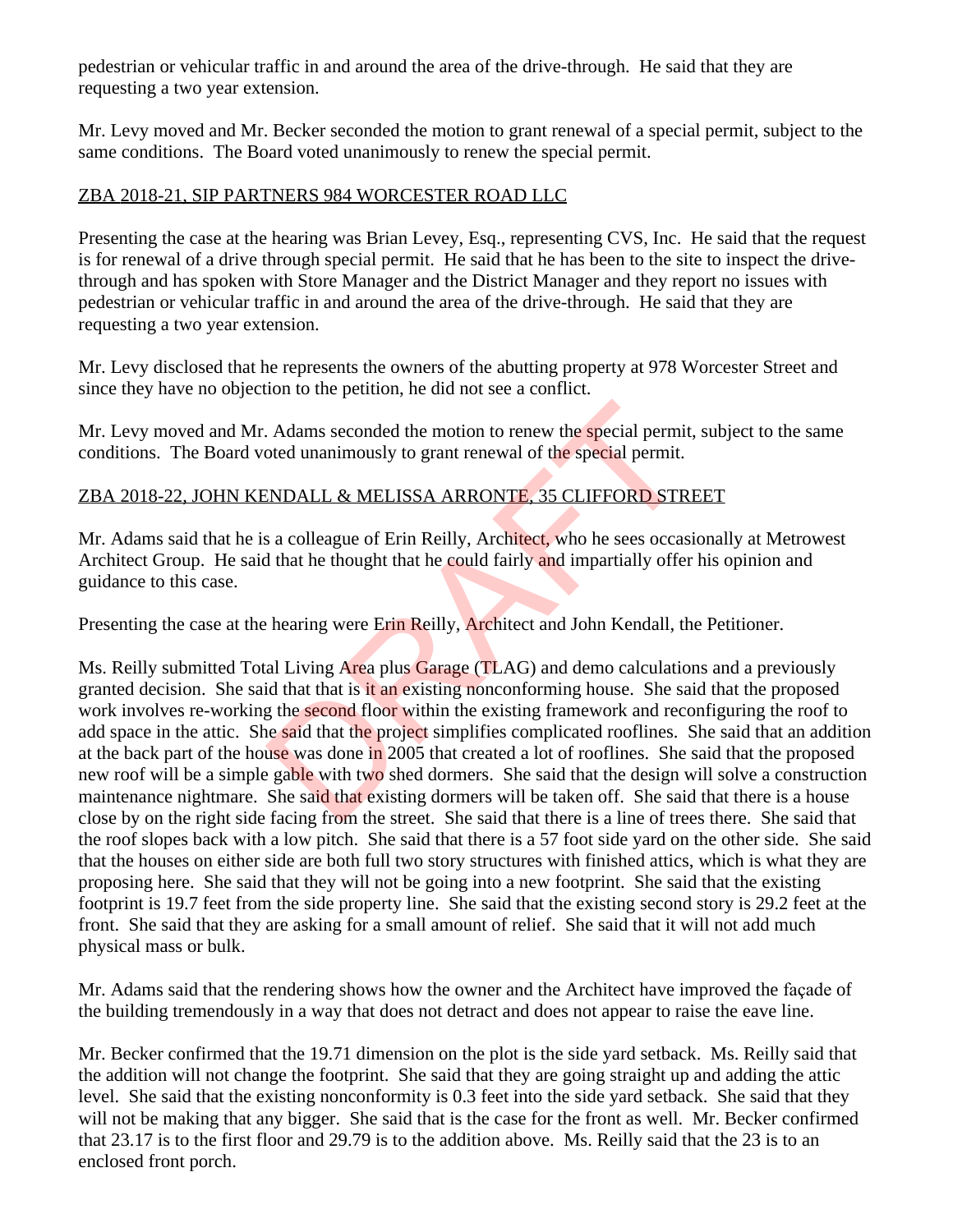Ms. Reilly said that the house was built in 1865. Mr. Adams asked about demo calculations. Ms. Reilly said that it will be 19 percent. She said that the increase in TLAG will be 16 percent, for a total of 3,300 square feet.

Mr. Adams said that it is refreshing to see people who still sketch their drawings.

Mr. Becker read the Planning Board recommendation.

Mr. Adams said that they will not be increasing the impervious surface, so drainage is not really an issue.

Mr. Levy moved and Mr. Adams seconded the motion that the Board make a finding that the proposed structure shall not be substantially more detrimental than the existing nonconforming structure and grant a special permit. The Board voted unanimously to grant a special permit.

### ZBA 2018-23, TD BANK, 999 WORCESTER STREET

Presenting the case at the hearing were John Scribner, Lisciotti Development, and Austin Turner, Polar Engineering. Mr. Scribner said that Lisciotti Development is planning to buy the property at 999 Worcester Street. He said that the property straddles residential and business districts. He said that the existing building is approximately 6,200 square feet, of which 2,900 square feet is occupied by TD Bank and the remaining space Sherwin Williams is looking to lease.

Mr. Scribner said that relief was granted in 1998 that allowed for parking in the residential district. He said that decision had a condition that said that prior to a change in ownership a new petition needed to be submitted requesting the extension of the existing variance. He said that Lisciotti Development is requesting that the Board grant that extension and eliminate the change of ownership condition. He said that the intent of the condition was for a change of use. He said that somehow change of ownership got added to the decision. He said that the decision references 40 parking spaces. He said that they just completed a survey and identified 39 parking spaces. He said that it appears that some improvements were made at some point and they added handicapped accessible spaces along the right side. He said that the number of spaces was reduced by one but none of the parking in the residential district was affected. He said that number remains at 17. He said that the request is to amend the prior decision to reflect what is current. the starting were John Scribner, Lisciotti Development, and<br>er said that Lisciotti Development is planning to buy the<br>d that the property straddles residential and business dist<br>oximately 6,200 square feet, of which 2,900

Mr. Becker said that he researched the history of the property since 1947. He said that different numbers of parking spaces are discussed. He said that he did not see anything in any of the decisions specifying the number of parking spaces. He said that the number of parking spaces depends on the business use and that is fundamentally proportional to the building. He said that as long as they do not change building, then nothing changes. Mr. Scribner said that in the Statement of Facts in the 1998 decision states that the total number of spaces is accordance with the Zoning Bylaw requirement of 40 spaces. Mr. Turner said that the number of spaces needed for a bank use with a retail component is 41. He said that the site has historically been operating as a bank and retail with various tenants. He said that it appears that at some point in the not too distant past someone made improvements for accessibility by putting handicapped spaces close to the entrances. He said that the site is still appropriately served by parking. He said that improvement for the sake of accessibility at the cost of one parking space seems reasonable. Mr. Adams said that it is very reasonable. He said that many parking lots were created without any accessible spaces but the State's access regulations now require that parking areas for 15 or more spaces to be retro-fitted.

Mr. Becker said that the Petitioner has asked to continue the variance that allows the use of the residential portion of the property to be used for parking, to amend the conditions to do away with at the change of ownership, and the number of parking spaces. He said that this is a long running case of a bad decision at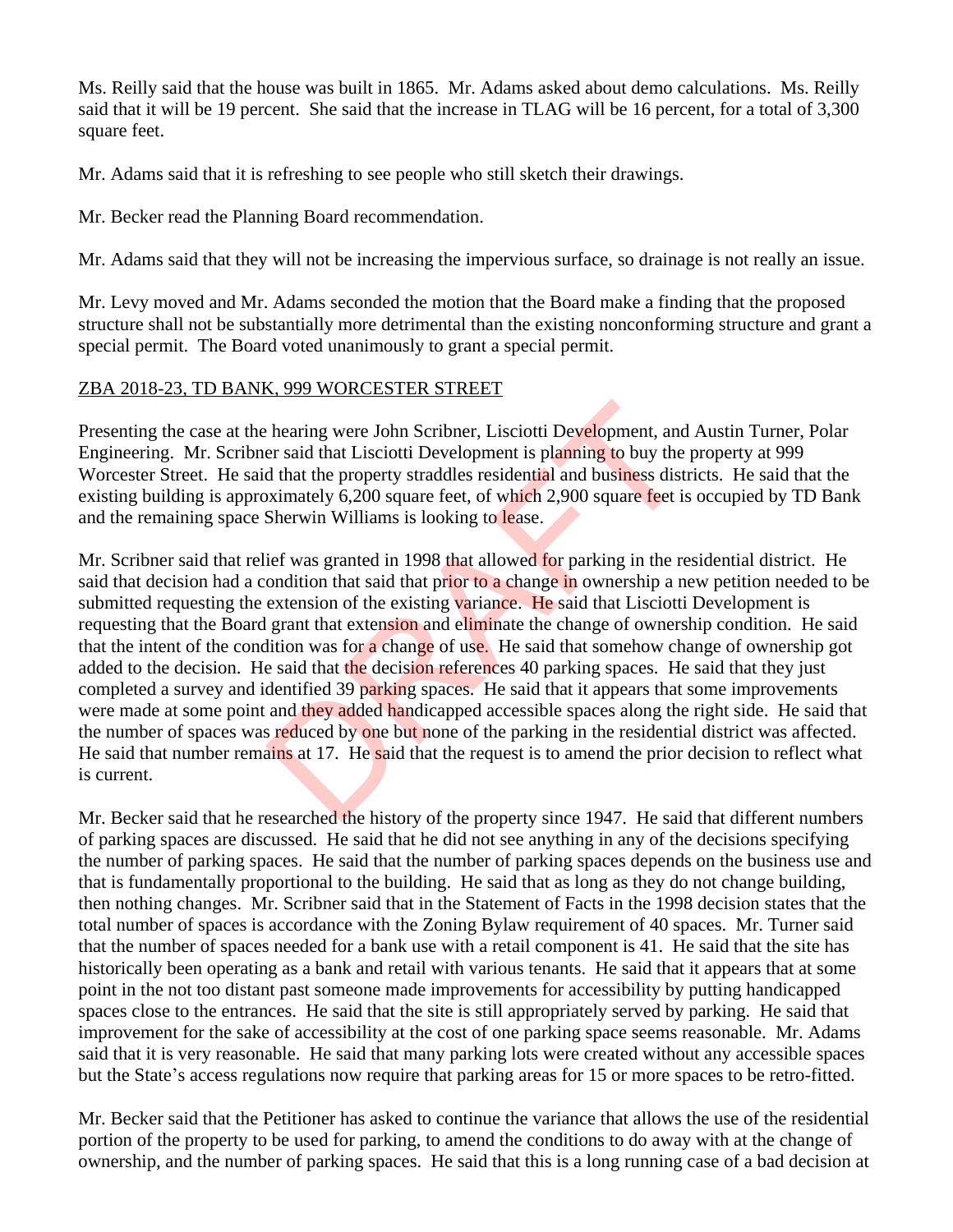the beginning that through time has ignored other available solutions exacerbated by the Zoning Bylaw changing fundamental requirements. He said that prior to 1976 when the State changed its Chapter 40A rules to control variances better, the town amended its bylaw to change the basis for variances. He said that prior to that time, any difference between what somebody wanted to do and the Zoning Bylaw was called a variance. He said that it would not be a variance under today's bylaw. He said that currently under the bylaw there is a special permit or a variance and there are very specific conditions required for a variance.

Mr. Levy said that overlaid on that are the two different types of variances, use and dimensional. He said that Wellesley does not recognize use variances under its current bylaw. Mr. Becker said that the town used to recognize use variances but it no longer does. He said that one could argue that the 1998 decision is null and void because the Board did not have the power to do what it did.

Mr. Becker said that under residential special permits, off-street parking can be permitted as a nonaccessory use. He said that the most common application of that in town is in church parking lots who rent out spaces in their parking lots to uses that are not related to the church. He said that Lisciotti Development could make an agreement with itself that as the residential portion you would have a nonaccessory use agreement with the business portion to park cars there. He said that the owner would have to come in once a year to get a special permit. He said that the real solution is to go to the Planning Board to get the residential portion re-zoned as business at Town Meeting.

Catherine Johnson, Planning Board, said that Town Meeting just approved re-zoning a property at 170 to 184 Worcester Street. She said that it had a residential property to the back of it that they wished to use for parking. She said that the Planning Board proposed at Town Meeting that the property be re-zoned as Single Family A, which allows any single family use and accessory parking. She said that this could very easily be done. She said that it will have to go through Site Plan Review to configure the parking and landscaping. She said that the Planning Board recommended that going forward with this property that it go through the process to re-zone it. Mr. Becker said that granting a special permit for non-accessory parking would give the owner a year to work on re-zoning the property. e an agreement with itself that as the residential portion y<br>with the business portion to park cars there. He said that<br>get a special permit. He said that the real solution is to g<br>ion re-zoned as business at Town Meeting.

Mr. Becker said that he did not think that the Board can amend the basic original variance because it does not have the power to grant a use variance. Mr. Levy said that Chapter 40A, Section 10, does have a provision relative to use easements that were properly granted prior to January 1, 1976 but limited in time. He said that it may be extended on the same terms and conditions that are in effect. Mr. Becker said that the Board can extend the variance but it cannot change its terms. Mr. Levy said that he was not sure that the restriction was proper at the time. He said that he is more concerned about a variance granting 39 spaces because that would require an entire analysis having to do with the topography, the shape or soil conditions of the lot. Mr. Scribner said that they can adjust the number of parking spaces. Mr. Levy said that if they Town Meeting they can probably resolve all of the issues with the assistance of the Planning Board.

Mr. Levy asked about the size of the existing spaces. Mr. Turner said that they are typically 9 by 18. Mr. Levy said that it is a bit of an eclectic lot where no one really knows where the property lines are.

Ms. Johnson said that the reasonable Town Meeting action would be to re-zone the property as Single Family A and then go for Site Plan Review. Mr. Levy asked about re-zoning it to business. Ms. Johnson said that it makes it more conforming for the abutting properties where the business districts flow in a straight latitudinal line across the back of where they are now. She said that everything behind it is single family district.

Mr. Turner said that it sounds like there is a provision that allows the Board to extend with the change of ownership, provided that nothing else changes. He said that when they reviewed the minutes on this